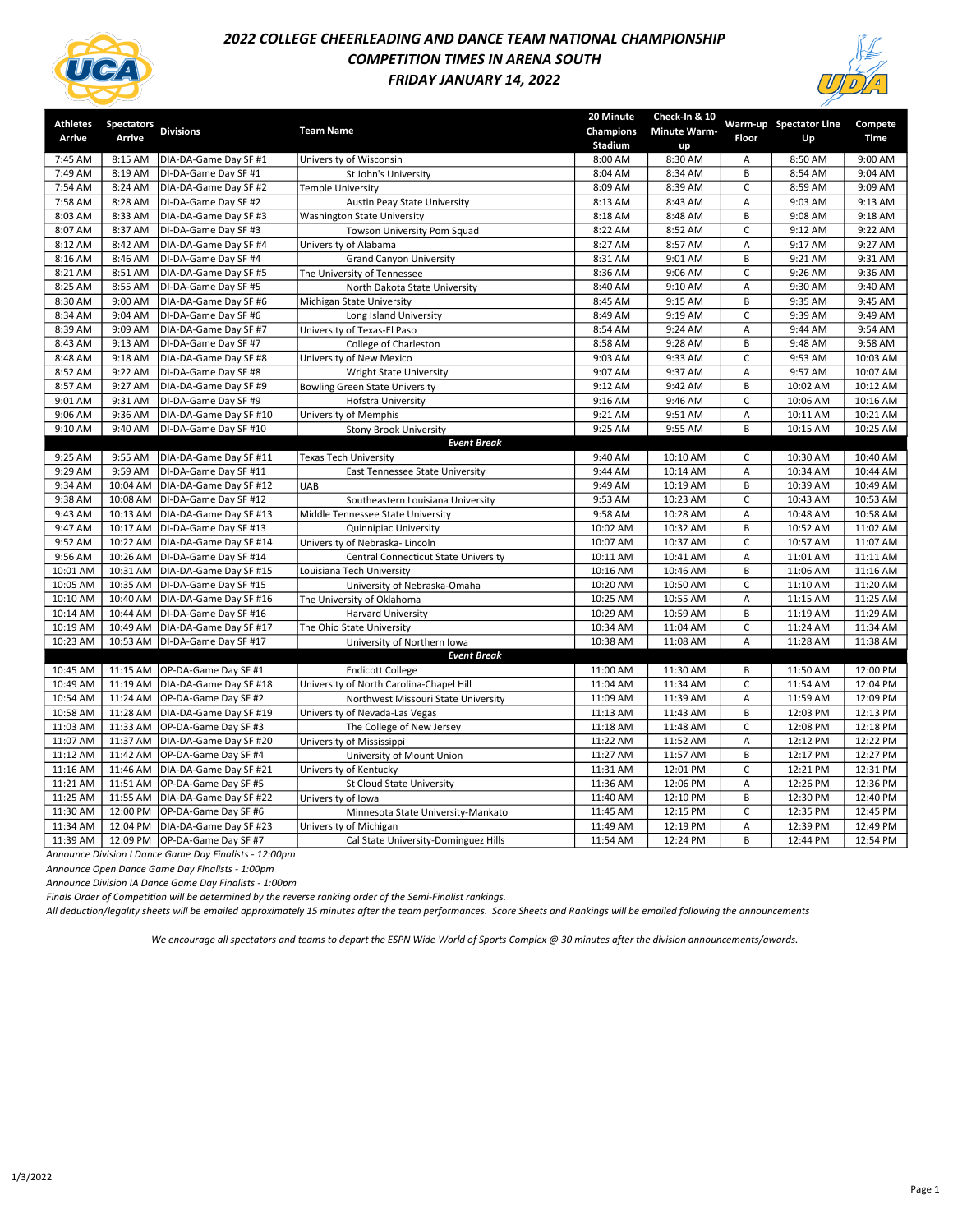## 2022 COLLEGE CHEERLEADING AND DANCE TEAM NATIONAL CHAMPIONSHIP COMPETITION TIMES IN ARENA SOUTH - FRIDAY JANUARY 14, 2022

| <b>Athletes</b><br>Arrive | <b>Spectators</b><br>Arrive | <b>Divisions</b>             | <b>Team Name</b>           | 20 Minute<br>Champions<br>Stadium | Check-In & 12<br><b>Minute Warm-</b><br>up | Floor | Warm-up Spectator Line<br>Up | Compete<br>Time |
|---------------------------|-----------------------------|------------------------------|----------------------------|-----------------------------------|--------------------------------------------|-------|------------------------------|-----------------|
| 1:15 PM                   | 1:45 PM                     | DI-DA-Game Day Finals #1     | DI-DA-Game Day Finals #1   | 1:30 PM                           | 2:00 PM                                    | A     | 2:20 PM                      | 2:30 PM         |
| 1:19 PM                   | 1:49 PM                     | DIA-DA-Game Day Finals #1    | DIA-DA-Game Day Finals #1  | 1:34 PM                           | 2:04 PM                                    | B     | 2:24 PM                      | 2:34 PM         |
| 1:24 PM                   | 1:54 PM                     | DI-DA-Game Day Finals #2     | DI-DA-Game Dav Finals #2   | 1:39 PM                           | 2:09 PM                                    | C     | 2:29 PM                      | 2:39 PM         |
| 1:28 PM                   | 1:58 PM                     | DIA-DA-Game Day Finals #2    | DIA-DA-Game Day Finals #2  | 1:43 PM                           | 2:13 PM                                    | А     | 2:33 PM                      | 2:43 PM         |
| 1:33 PM                   | 2:03 PM                     | DI-DA-Game Day Finals #3     | DI-DA-Game Day Finals #3   | 1:48 PM                           | 2:18 PM                                    | B     | 2:38 PM                      | 2:48 PM         |
| 1:37 PM                   | 2:07 PM                     | DIA-DA-Game Day Finals #3    | DIA-DA-Game Day Finals #3  | 1:52 PM                           | 2:22 PM                                    | C     | 2:42 PM                      | 2:52 PM         |
| 1:42 PM                   | 2:12 PM                     | DI-DA-Game Day Finals #4     | DI-DA-Game Day Finals #4   | 1:57 PM                           | 2:27 PM                                    | Α     | 2:47 PM                      | 2:57 PM         |
| 1:46 PM                   | 2:16 PM                     | DIA-DA-Game Day Finals #4    | DIA-DA-Game Day Finals #4  | 2:01 PM                           | 2:31 PM                                    | B     | 2:51 PM                      | 3:01 PM         |
| 1:51 PM                   | 2:21 PM                     | DI-DA-Game Day Finals #5     | DI-DA-Game Day Finals #5   | 2:06 PM                           | 2:36 PM                                    | C     | 2:56 PM                      | 3:06 PM         |
| 1:55 PM                   | 2:25 PM                     | DIA-DA-Game Day Finals #5    | DIA-DA-Game Day Finals #5  | 2:10 PM                           | 2:40 PM                                    | A     | 3:00 PM                      | 3:10 PM         |
| 2:00 PM                   | 2:30 PM                     | DI-DA-Game Day Finals #6     | DI-DA-Game Day Finals #6   | 2:15 PM                           | 2:45 PM                                    | B     | 3:05 PM                      | 3:15 PM         |
| 2:04 PM                   | 2:34 PM                     | DIA-DA-Game Day Finals #6    | DIA-DA-Game Day Finals #6  | 2:19 PM                           | 2:49 PM                                    | C     | 3:09 PM                      | 3:19 PM         |
| 2:09 PM                   | 2:39 PM                     | DI-DA-Game Day Finals #7     | DI-DA-Game Day Finals #7   | 2:24 PM                           | 2:54 PM                                    | Α     | 3:14 PM                      | 3:24 PM         |
| 2:13 PM                   | 2:43 PM                     | DIA-DA-Game Day Finals #7    | DIA-DA-Game Day Finals #7  | 2:28 PM                           | 2:58 PM                                    | B     | 3:18 PM                      | 3:28 PM         |
| 2:18 PM                   | 2:48 PM                     | DI-DA-Game Day Finals #8     | DI-DA-Game Day Finals #8   | 2:33 PM                           | 3:03 PM                                    | C     | 3:23 PM                      | 3:33 PM         |
| 2:22 PM                   | 2:52 PM                     | DIA-DA-Game Day Finals #8    | DIA-DA-Game Day Finals #8  | 2:37 PM                           | 3:07 PM                                    | A     | 3:27 PM                      | 3:37 PM         |
| 2:27 PM                   | 2:57 PM                     | DI-DA-Game Day Finals #9     | DI-DA-Game Day Finals #9   | 2:42 PM                           | 3:12 PM                                    | B     | 3:32 PM                      | 3:42 PM         |
| 2:31 PM                   | 3:01 PM                     | DIA-DA-Game Day Finals #9    | DIA-DA-Game Day Finals #9  | 2:46 PM                           | 3:16 PM                                    | C     | 3:36 PM                      | 3:46 PM         |
| 2:36 PM                   | 3:06 PM                     | OP-DA-Game Day Finals #1     | OP-DA-Game Day Finals #1   | 2:51 PM                           | 3:21 PM                                    | A     | 3:41 PM                      | 3:51 PM         |
| 2:40 PM                   | 3:10 PM                     | DIA-DA-Game Day Finals #10   | DIA-DA-Game Day Finals #10 | 2:55 PM                           | 3:25 PM                                    | B     | 3:45 PM                      | 3:55 PM         |
| 2:45 PM                   | 3:15 PM                     | OP-DA-Game Day Finals #2     | OP-DA-Game Day Finals #2   | 3:00 PM                           | 3:30 PM                                    | C     | 3:50 PM                      | 4:00 PM         |
| 2:49 PM                   | 3:19 PM                     | DIA-DA-Game Day Finals #11   | DIA-DA-Game Day Finals #11 | 3:04 PM                           | 3:34 PM                                    | A     | 3:54 PM                      | 4:04 PM         |
| 2:54 PM                   | 3:24 PM                     | OP-DA-Game Day Finals #3     | OP-DA-Game Day Finals #3   | 3:09 PM                           | 3:39 PM                                    | В     | 3:59 PM                      | 4:09 PM         |
| 2:58 PM                   | 3:28 PM                     | DIA-DA-Game Day Finals #12   | DIA-DA-Game Day Finals #12 | 3:13 PM                           | 3:43 PM                                    | C     | 4:03 PM                      | 4:13 PM         |
| 3:03 PM                   | 3:33 PM                     | OP-DA-Game Day Finals #4     | OP-DA-Game Day Finals #4   | 3:18 PM                           | 3:48 PM                                    | А     | 4:08 PM                      | 4:18 PM         |
| 3:07 PM                   | 3:37 PM                     | OP-DA-Game Day Finals #5     | OP-DA-Game Day Finals #5   | 3:22 PM                           | 3:52 PM                                    | В     | 4:12 PM                      | 4:22 PM         |
|                           |                             |                              | <b>Event Break</b>         |                                   |                                            |       |                              |                 |
| 3:30 PM                   | 4:00 PM                     | DIA-Spirit Program Finals #1 | <b>Rutgers University</b>  | 3:45 PM                           | 4:15 PM                                    | A     | 4:35 PM                      | 4:45 PM         |

Open Dance Game Day & Division I Dance Game Day Final Awards - 5:00pm - 5:20pm

Division IA Dance Game Day & Division IA Spirit Program Game Day Final Awards - 5:20pm - 5:45pm

All deduction/legality sheets will be emailed approximately 15 minutes after the team performances. Score Sheets and Rankings will be emailed following the final awards.

| <b>Event Break</b>  |                      |                             |                                                                                         |         |         |              |         |         |  |
|---------------------|----------------------|-----------------------------|-----------------------------------------------------------------------------------------|---------|---------|--------------|---------|---------|--|
| 4:45 PM             | 5:15 PM              | OC-CH-Game Day Finals #1    | Open Coed-CH-Game Day Finals #1                                                         | 5:00 PM | 5:30 PM | A            | 5:50 PM | 6:00 PM |  |
| 4:50 PM             | 5:20 PM              | AGIA-CH- Game Day Finals #1 | AGIA-CH Game Day Finals #1                                                              | 5:05 PM | 5:35 PM | B            | 5:55 PM | 6:05 PM |  |
| 4:55 PM             | 5:25 PM              | OC-CH-Game Day Finals #2    | Open Coed-CH-Game Day Finals #2                                                         | 5:10 PM | 5:40 PM | C            | 6:00 PM | 6:10 PM |  |
| 5:00 PM             | 5:30 PM              | AGIA-CH- Game Day Finals #2 | AGIA-CH Game Day Finals #2                                                              | 5:15 PM | 5:45 PM | Α            | 6:05 PM | 6:15 PM |  |
| 5:05 PM             | 5:35 PM              | OC-CH-Game Day Finals #3    | Open Coed-CH-Game Day Finals #3                                                         | 5:20 PM | 5:50 PM | B            | 6:10 PM | 6:20 PM |  |
| 5:10 PM             | 5:40 PM              | AGIA-CH- Game Day Finals #3 | AGIA-CH Game Day Finals #3                                                              | 5:25 PM | 5:55 PM | $\mathsf{C}$ | 6:15 PM | 6:25 PM |  |
| 5:15 PM             | 5:45 PM              | OC-CH-Game Day Finals #4    | Open Coed-CH-Game Day Finals #4                                                         | 5:30 PM | 6:00 PM | A            | 6:20 PM | 6:30 PM |  |
| 5:20 PM             | 5:50 PM              | AGIA-CH- Game Day Finals #4 | AGIA-CH Game Day Finals #4                                                              | 5:35 PM | 6:05 PM | B            | 6:25 PM | 6:35 PM |  |
| 5:25 PM             | 5:55 PM              | OC-CH-Game Day Finals #5    | Open Coed-CH-Game Day Finals #5                                                         | 5:40 PM | 6:10 PM | $\mathsf{C}$ | 6:30 PM | 6:40 PM |  |
| 5:30 PM             | 6:00 PM              | AGIA-CH- Game Day Finals #5 | AGIA-CH Game Day Finals #5                                                              | 5:45 PM | 6:15 PM | Α            | 6:35 PM | 6:45 PM |  |
| 5:35 PM             | 6:05 PM              | OC-CH-Game Day Finals #6    | Open Coed-CH-Game Day Finals #6                                                         | 5:50 PM | 6:20 PM | B            | 6:40 PM | 6:50 PM |  |
|                     |                      |                             | <b>Event Break</b>                                                                      |         |         |              |         |         |  |
| 6:15 PM             | 6:45 PM              | DIA-CH-Game Day Finals #1   | DIA-CH-Game Day Finals #1                                                               | 6:30 PM | 7:00 PM | Α            | 7:20 PM | 7:30 PM |  |
| 6:19 PM             | 6:49 PM              | SC-CH-Game Day Finals #1    | Small Coed-CH-Game Day Finals #1                                                        | 6:34 PM | 7:04 PM | B            | 7:24 PM | 7:34 PM |  |
| 6:24 PM             | 6:54 PM              | OAG-Game Day Finals #1      | Open All Girl-CH-Game Day Finals #1                                                     | 6:39 PM | 7:09 PM | $\mathsf{C}$ | 7:29 PM | 7:39 PM |  |
| 6:28 PM             | 6:58 PM              | DIA-CH-Game Day Finals #2   | DIA-CH-Game Day Finals #2                                                               | 6:43 PM | 7:13 PM | Α            | 7:33 PM | 7:43 PM |  |
| 6:33 PM             | 7:03 PM              | SC-CH-Game Day Finals #2    | Small Coed-CH-Game Day Finals #2                                                        | 6:48 PM | 7:18 PM | B            | 7:38 PM | 7:48 PM |  |
| 6:37 PM             | 7:07 PM              | OAG-Game Day Finals #2      | Open All Girl-CH-Game Day Finals #2                                                     | 6:52 PM | 7:22 PM | C            | 7:42 PM | 7:52 PM |  |
| 6:42 PM             | 7:12 PM              | DIA-CH-Game Day Finals #3   | DIA-CH-Game Day Finals #3                                                               | 6:57 PM | 7:27 PM | A            | 7:47 PM | 7:57 PM |  |
| 6:46 PM             | 7:16 PM              | SC-CH-Game Day Finals #3    | Small Coed-CH-Game Day Finals #3                                                        | 7:01 PM | 7:31 PM | B            | 7:51 PM | 8:01 PM |  |
| 6:51 PM             | 7:21 PM              | OAG-Game Day Finals #3      | Open All Girl-CH-Game Day Finals #3                                                     | 7:06 PM | 7:36 PM | $\mathsf{C}$ | 7:56 PM | 8:06 PM |  |
| 6:55 PM             | 7:25 PM              | DIA-CH-Game Day Finals #4   | DIA-CH-Game Day Finals #4                                                               | 7:10 PM | 7:40 PM | Α            | 8:00 PM | 8:10 PM |  |
| 7:00 PM             | 7:30 PM              | SC-CH-Game Day Finals #4    | Small Coed-CH-Game Day Finals #4                                                        | 7:15 PM | 7:45 PM | В            | 8:05 PM | 8:15 PM |  |
| 7:04 PM             | 7:34 PM              | OAG-Game Day Finals #4      | Open All Girl-CH-Game Day Finals #4                                                     | 7:19 PM | 7:49 PM | C            | 8:09 PM | 8:19 PM |  |
| 7:09 PM             | 7:39 PM              | DIA-CH-Game Day Finals #5   | DIA-CH-Game Day Finals #5                                                               | 7:24 PM | 7:54 PM | Α            | 8:14 PM | 8:24 PM |  |
| 7:13 PM             | 7:43 PM              | SC-CH-Game Day Finals #5    | Small Coed-CH-Game Day Finals #5                                                        | 7:28 PM | 7:58 PM | B            | 8:18 PM | 8:28 PM |  |
| 7:18 PM             | 7:48 PM              | OAG-Game Day Finals #5      | Open All Girl-CH-Game Day Finals #5                                                     | 7:33 PM | 8:03 PM | C            | 8:23 PM | 8:33 PM |  |
| 7:22 PM             | 7:52 PM              | DIA-CH-Game Day Finals #6   | DIA-CH-Game Day Finals #6                                                               | 7:37 PM | 8:07 PM | А            | 8:27 PM | 8:37 PM |  |
| 7:27 PM             | 7:57 PM              | SC-CH-Game Day Finals #6    | Small Coed-CH-Game Day Finals #6                                                        | 7:42 PM | 8:12 PM | B            | 8:32 PM | 8:42 PM |  |
| 7:31 PM             | 8:01 PM              | OAG-Game Day Finals #6      | Open All Girl-CH-Game Day Finals #6                                                     | 7:46 PM | 8:16 PM | C            | 8:36 PM | 8:46 PM |  |
| 7:36 PM             | 8:06 PM              | DIA-CH-Game Day Finals #7   | DIA-CH-Game Day Finals #7                                                               | 7:51 PM | 8:21 PM | Α            | 8:41 PM | 8:51 PM |  |
| 7:40 PM             | 8:10 PM              | SC-CH-Game Day Finals #7    | Small Coed-CH-Game Day Finals #7                                                        | 7:55 PM | 8:25 PM | В            | 8:45 PM | 8:55 PM |  |
| 7:45 PM             | 8:15 PM              | OAG-Game Day Finals #7      | Open All Girl-CH-Game Day Finals #7                                                     | 8:00 PM | 8:30 PM | $\mathsf{C}$ | 8:50 PM | 9:00 PM |  |
| 7:49 PM             | 8:19 PM              | DIA-CH-Game Day Finals #8   | DIA-CH-Game Day Finals #8                                                               | 8:04 PM | 8:34 PM | A            | 8:54 PM | 9:04 PM |  |
| 7:54 PM             | 8:24 PM              | SC-CH-Game Day Finals #8    | Small Coed-CH-Game Day Finals #8                                                        | 8:09 PM | 8:39 PM | B            | 8:59 PM | 9:09 PM |  |
| 7:58 PM             | 8:28 PM              | OAG-Game Day Finals #8      | Open All Girl-CH-Game Day Finals #8                                                     | 8:13 PM | 8:43 PM | C            | 9:03 PM | 9:13 PM |  |
| 8:03 PM             | 8:33 PM              | DIA-CH-Game Day Finals #9   | DIA-CH-Game Day Finals #9                                                               | 8:18 PM | 8:48 PM | Α            | 9:08 PM | 9:18 PM |  |
| 8:07 PM             | 8:37 PM              | SC-CH-Game Day Finals #9    | Small Coed-CH-Game Day Finals #9                                                        | 8:22 PM | 8:52 PM | B            | 9:12 PM | 9:22 PM |  |
| 8:12 PM<br>$C = -1$ | 8:42 PM<br>$- - - -$ | OAG-Game Day Finals #9      | Open All Girl-CH-Game Day Finals #9<br>$\sim$ Course David Could include $\sim$ 0.00 cm | 8:27 PM | 8:57 PM | $\mathsf{C}$ | 9:17 PM | 9:27 PM |  |

Open Coed Cheer Game Day & All Girl Division IA Cheer Game Day Final Awards - 9:30pm

Open All Girl Cheer Game Day & Small Coed Cheer Game Day Final Awards - 10:00pm

Division IA Cheer Game Day Final Awards - 10:30pm

1/3/202AII deduction/legality sheets will be emailed approximately 15 minutes after the team performances. Score Sheets and Rankings will be emailed following the final awards.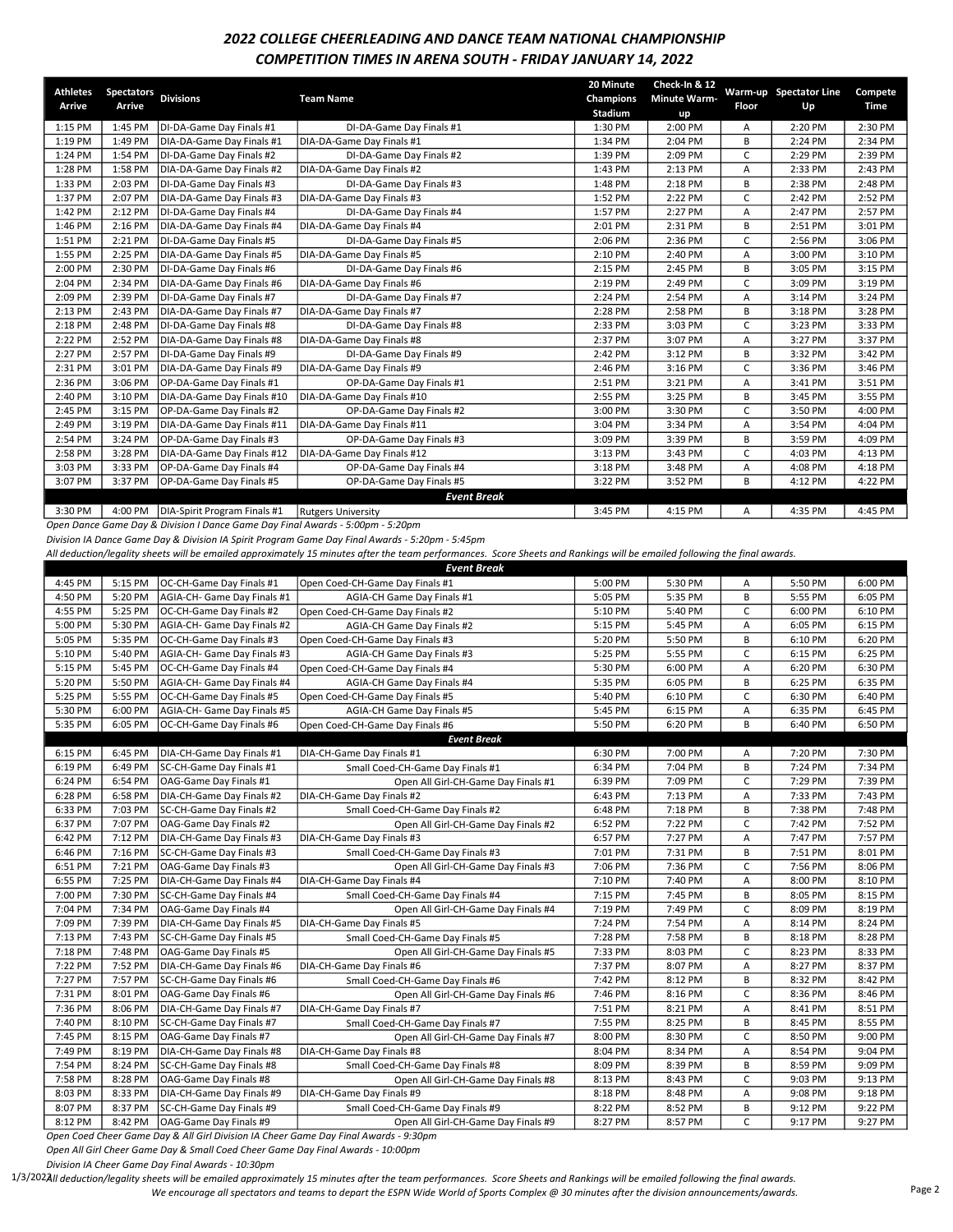# 2022 COLLEGE CHEERLEADING AND DANCE TEAM NATIONAL CHAMPIONSHIP COMPETITION TIMES IN THE FIELD HOUSE - FRIDAY JANUARY 14, 2022

| <b>Athletes</b><br>Arrive | <b>Spectators</b><br>Arrive | <b>Divisions</b>                      | <b>Team Name</b>                        | 20 Minute<br>Champions<br>Stadium | Check-In & 12<br><b>Minute Warm-</b><br>up | Floor | Warm-up Spectator Line<br>Up | Compete<br>Time |
|---------------------------|-----------------------------|---------------------------------------|-----------------------------------------|-----------------------------------|--------------------------------------------|-------|------------------------------|-----------------|
| 8:45 AM                   | 9:15 AM                     | OC-CH-Game Day Semis #1               | University of South Dakota              | 9:00 AM                           | 9:30 AM                                    | Α     | 9:50 AM                      | 10:00 AM        |
| 8:50 AM                   | 9:20 AM                     | AGIA-CH-Game Day Semis #1             | University of New Mexico                | 9:05 AM                           | 9:35 AM                                    | B     | 9:55 AM                      | 10:05 AM        |
| 8:55 AM                   | 9:25 AM                     | OC-CH-Game Day Semis #2               | Midwestern State University             | 9:10 AM                           | 9:40 AM                                    |       | 10:00 AM                     | 10:10 AM        |
| 9:00 AM                   | 9:30 AM                     | AGIA-CH-Game Day Semis #2             | University of South Alabama             | 9:15 AM                           | 9:45 AM                                    | А     | 10:05 AM                     | 10:15 AM        |
| 9:05 AM                   | 9:35 AM                     | OC-CH-Game Day Semis #3               | Southwest Mississippi Community College | 9:20 AM                           | 9:50 AM                                    | В     | 10:10 AM                     | 10:20 AM        |
| 9:10 AM                   | 9:40 AM                     | AGIA-CH-Game Day Semis #3             | University of Mississippi               | 9:25 AM                           | 9:55 AM                                    | C     | 10:15 AM                     | 10:25 AM        |
| 9:15 AM                   | 9:45 AM                     | OC-CH-Game Day Semis #4               | Northwestern State University           | 9:30 AM                           | 10:00 AM                                   | А     | 10:20 AM                     | 10:30 AM        |
| 9:20 AM                   | 9:50 AM                     | AGIA-CH-Game Day Semis #4             | University of Massachusetts-Amherst     | 9:35 AM                           | 10:05 AM                                   | B     | 10:25 AM                     | 10:35 AM        |
| 9:25 AM                   | 9:55 AM                     | OC-CH-Game Day Semis #5               | Holmes Community College                | 9:40 AM                           | 10:10 AM                                   |       | 10:30 AM                     | 10:40 AM        |
| 9:30 AM                   | 10:00 AM                    | AGIA-CH-Game Day Semis #5             | University of Louisiana-Monroe          | 9:45 AM                           | 10:15 AM                                   | A     | 10:35 AM                     | 10:45 AM        |
| 9:35 AM                   | 10:05 AM                    | OC-CH-Game Day Semis #6               | University of Puerto Rico - Bayamon     | 9:50 AM                           | 10:20 AM                                   | B     | 10:40 AM                     | 10:50 AM        |
| 9:40 AM                   | 10:10 AM                    | AGIA-CH-Game Day Semis #6             | <b>Bowling Green State University</b>   | 9:55 AM                           | 10:25 AM                                   |       | 10:45 AM                     | 10:55 AM        |
| 9:45 AM                   | 10:15 AM                    | OC-CH-Game Day Semis #7               | James Madison University                | 10:00 AM                          | 10:30 AM                                   | A     | 10:50 AM                     | 11:00 AM        |
| 9:50 AM                   | 10:20 AM                    | AGIA-CH-Game Day Semis #7             | <b>Temple University</b>                | 10:05 AM                          | 10:35 AM                                   | B     | 10:55 AM                     | 11:05 AM        |
| 9:55 AM                   | 10:25 AM                    | OC-CH-Game Day Semis #8               | Southeastern Louisiana University       | 10:10 AM                          | 10:40 AM                                   |       | 11:00 AM                     | 11:10 AM        |
| 10:00 AM                  | 10:30 AM                    | AGIA-CH-Game Day Semis #8             | Pennsylvania State University           | 10:15 AM                          | 10:45 AM                                   | A     | 11:05 AM                     | 11:15 AM        |
| 10:05 AM                  | 10:35 AM                    | OC-CH-Game Day Semis #9               | Miss Gulf Coast Community College       | 10:20 AM                          | 10:50 AM                                   | B     | 11:10 AM                     | 11:20 AM        |
| 10:10 AM                  | 10:40 AM                    | AGIA-CH-Game Day Semis #9             | University of South Florida             | 10:25 AM                          | 10:55 AM                                   | C     | 11:15 AM                     | 11:25 AM        |
| 10:15 AM                  | 10:45 AM                    | OC-CH-Game Day Semis #10              | <b>Grand Canyon University</b>          | 10:30 AM                          | 11:00 AM                                   | А     | 11:20 AM                     | 11:30 AM        |
| 10:20 AM                  |                             | 10:50 AM   AGIA-CH-Game Day Semis #10 | University of Nevada-Las Vegas          | 10:35 AM                          | 11:05 AM                                   | В     | 11:25 AM                     | 11:35 AM        |

Announce Open Coed Cheer Game Day Finalists and All Girl Division IA Cheer Game Day Finalists - 11:50am

Finals Order of Competition will be determined by the reverse ranking order of the Semi-Finalist rankings.

All deduction/legality sheets will be emailed approximately 15 minutes after the team performances. Score Sheets and Rankings will be emailed following the announcements

|          |          |                                     | <b>Event Break</b>                        |          |          |    |          |          |
|----------|----------|-------------------------------------|-------------------------------------------|----------|----------|----|----------|----------|
| 11:15 AM |          | 11:45 AM   DIA-CH-Game Day Semis #1 | Louisiana Tech University                 | 11:30 AM | 12:00 PM | А  | 12:20 PM | 12:30 PM |
| 11:19 AM | 11:49 AM | SC-CH-Game Day Semis #1             | University of Delaware                    | 11:34 AM | 12:04 PM | B  | 12:24 PM | 12:34 PM |
| 11:23 AM | 11:53 AM | OAG-CH-Game Day Semis #1            | California University of Pennsylvania     | 11:38 AM | 12:08 PM | C  | 12:28 PM | 12:38 PM |
| 11:27 AM | 11:57 AM | DIA-CH-Game Day Semis #2            | University of Miami                       | 11:42 AM | 12:12 PM | А  | 12:32 PM | 12:42 PM |
| 11:31 AM | 12:01 PM | SC-CH-Game Day Semis #2             | Northern Arizona University               | 11:46 AM | 12:16 PM | B  | 12:36 PM | 12:46 PM |
| 11:35 AM | 12:05 PM | OAG-CH-Game Day Semis #2            | University of Mary Hardin-Baylor          | 11:50 AM | 12:20 PM | C  | 12:40 PM | 12:50 PM |
| 11:39 AM | 12:09 PM | DIA-CH-Game Day Semis #3            | University of South Florida               | 11:54 AM | 12:24 PM | А  | 12:44 PM | 12:54 PM |
| 11:43 AM | 12:13 PM | SC-CH-Game Day Semis #3             | Davidson College                          | 11:58 AM | 12:28 PM | B  | 12:48 PM | 12:58 PM |
| 11:47 AM | 12:17 PM | OAG-CH-Game Day Semis #3            | Southeastern University                   | 12:02 PM | 12:32 PM | C. | 12:52 PM | 1:02 PM  |
| 11:51 AM | 12:21 PM | DIA-CH-Game Day Semis #4            | University of Texas-El Paso               | 12:06 PM | 12:36 PM | А  | 12:56 PM | 1:06 PM  |
| 11:55 AM | 12:25 PM | SC-CH-Game Day Semis #4             | Moravian University                       | 12:10 PM | 12:40 PM | B  | 1:00 PM  | 1:10 PM  |
| 11:59 AM | 12:29 PM | OAG-CH-Game Day Semis #4            | Loyola University                         | 12:14 PM | 12:44 PM | C  | 1:04 PM  | 1:14 PM  |
| 12:03 PM | 12:33 PM | DIA-CH-Game Day Semis #5            | <b>Troy University</b>                    | 12:18 PM | 12:48 PM | А  | 1:08 PM  | 1:18 PM  |
| 12:07 PM | 12:37 PM | SC-CH-Game Day Semis #5             | Colorado School of Mines                  | 12:22 PM | 12:52 PM | B  | 1:12 PM  | 1:22 PM  |
| 12:11 PM | 12:41 PM | OAG-CH-Game Day Semis #5            | <b>Widener University</b>                 | 12:26 PM | 12:56 PM | C. | 1:16 PM  | 1:26 PM  |
| 12:15 PM | 12:45 PM | DIA-CH-Game Day Semis #6            | University of Colorado-Boulder            | 12:30 PM | 1:00 PM  | A  | 1:20 PM  | 1:30 PM  |
| 12:19 PM | 12:49 PM | SC-CH-Game Day Semis #6             | Concordia University                      | 12:34 PM | 1:04 PM  | B  | 1:24 PM  | 1:34 PM  |
| 12:23 PM | 12:53 PM | OAG-CH-Game Day Semis #6            | Avila University                          | 12:38 PM | 1:08 PM  | C  | 1:28 PM  | 1:38 PM  |
| 12:27 PM | 12:57 PM | DIA-CH-Game Day Semis #7            | The University of Tennessee               | 12:42 PM | 1:12 PM  | А  | 1:32 PM  | 1:42 PM  |
| 12:31 PM | 1:01 PM  | SC-CH-Game Day Semis #7             | Linfield University                       | 12:46 PM | 1:16 PM  | B  | 1:36 PM  | 1:46 PM  |
| 12:35 PM | 1:05 PM  | OAG-CH-Game Day Semis #7            | University of Rhode Island                | 12:50 PM | 1:20 PM  | C  | 1:40 PM  | 1:50 PM  |
| 12:39 PM | 1:09 PM  | Open                                | Open                                      | 12:54 PM | 1:24 PM  | А  | 1:44 PM  | 1:54 PM  |
| 12:43 PM | 1:13 PM  | SC-CH-Game Day Semis #8             | <b>Stetson University</b>                 | 12:58 PM | 1:28 PM  | B  | 1:48 PM  | 1:58 PM  |
| 12:47 PM | 1:17 PM  | OAG-CH-Game Day Semis #8            | Carson-Newman University                  | 1:02 PM  | 1:32 PM  | C  | 1:52 PM  | 2:02 PM  |
| 12:51 PM | 1:21 PM  | DIA-CH-Game Day Semis #8            | University of Kentucky                    | 1:06 PM  | 1:36 PM  | А  | 1:56 PM  | 2:06 PM  |
| 12:55 PM | 1:25 PM  | SC-CH-Game Day Semis #9             | The University of Texas Rio Grande Valley | 1:10 PM  | 1:40 PM  | B  | 2:00 PM  | 2:10 PM  |
| 12:59 PM | 1:29 PM  | OAG-CH-Game Day Semis #9            | <b>St Cloud State University</b>          | 1:14 PM  | 1:44 PM  | C  | 2:04 PM  | 2:14 PM  |
|          |          |                                     | <b>Event Break</b>                        |          |          |    |          |          |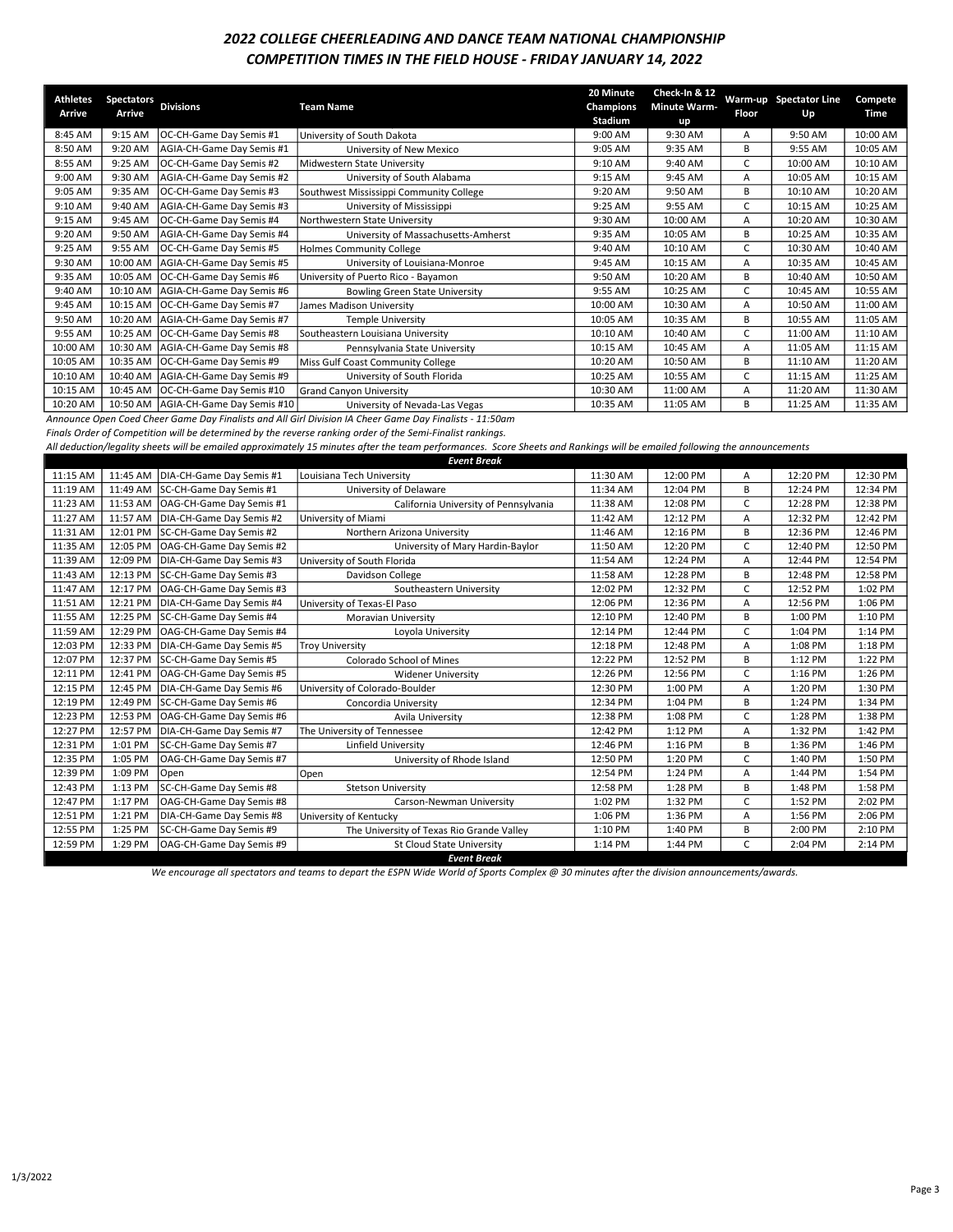## 2022 COLLEGE CHEERLEADING AND DANCE TEAM NATIONAL CHAMPIONSHIP COMPETITION TIMES IN THE FIELD HOUSE - FRIDAY JANUARY 14, 2022

| <b>Athletes</b><br><b>Arrive</b> | <b>Spectators</b><br>Arrive | <b>Divisions</b>          | <b>Team Name</b>                       | 20 Minute<br>Champions<br>Stadium | Check-In & 12<br><b>Minute Warm-</b><br>up | Floor | Warm-up Spectator Line<br>Up | Compete<br>Time |
|----------------------------------|-----------------------------|---------------------------|----------------------------------------|-----------------------------------|--------------------------------------------|-------|------------------------------|-----------------|
| 1:30 PM                          | 2:00 PM                     | DIA-CH-Game Day Semis #9  | University of Wyoming                  | 1:45 PM                           | 2:15 PM                                    | А     | 2:35 PM                      | 2:45 PM         |
| 1:34 PM                          | 2:04 PM                     | SC-CH-Game Day Semis #10  | <b>Monmouth University</b>             | 1:49 PM                           | 2:19 PM                                    | B     | 2:39 PM                      | 2:49 PM         |
| 1:38 PM                          | 2:08 PM                     | OAG-CH-Game Day Semis #10 | <b>Bluefield University</b>            | 1:53 PM                           | 2:23 PM                                    | C     | 2:43 PM                      | 2:53 PM         |
| 1:42 PM                          | 2:12 PM                     | DIA-CH-Game Day Semis #10 | University of Minnesota                | 1:57 PM                           | 2:27 PM                                    | А     | 2:47 PM                      | 2:57 PM         |
| 1:46 PM                          | 2:16 PM                     | SC-CH-Game Day Semis #11  | Northern Kentucky University           | 2:01 PM                           | 2:31 PM                                    | В     | 2:51 PM                      | 3:01 PM         |
| 1:50 PM                          | 2:20 PM                     | OAG-CH-Game Day Semis #11 | South Dakota State University          | 2:05 PM                           | 2:35 PM                                    | C.    | 2:55 PM                      | 3:05 PM         |
| 1:54 PM                          | 2:24 PM                     | DIA-CH-Game Day Semis #11 | <b>Boise State University</b>          | 2:09 PM                           | 2:39 PM                                    | A     | 2:59 PM                      | 3:09 PM         |
| 1:58 PM                          | 2:28 PM                     | SC-CH-Game Day Semis #12  | West Chester University                | 2:13 PM                           | 2:43 PM                                    | В     | 3:03 PM                      | 3:13 PM         |
| 2:02 PM                          | 2:32 PM                     | OAG-CH-Game Day Semis #12 | Misericordia University                | 2:17 PM                           | 2:47 PM                                    | C     | 3:07 PM                      | 3:17 PM         |
| 2:06 PM                          | 2:36 PM                     | DIA-CH-Game Day Semis #12 | University of Mississippi              | 2:21 PM                           | 2:51 PM                                    | А     | 3:11 PM                      | 3:21 PM         |
| 2:10 PM                          | 2:40 PM                     | SC-CH-Game Day Semis #13  | Kutztown University                    | 2:25 PM                           | 2:55 PM                                    | В     | 3:15 PM                      | 3:25 PM         |
| 2:14 PM                          | 2:44 PM                     | OAG-CH-Game Day Semis #13 | University of Mount Union              | 2:29 PM                           | 2:59 PM                                    | C     | 3:19 PM                      | 3:29 PM         |
| 2:18 PM                          | 2:48 PM                     | DIA-CH-Game Day Semis #13 | University of New Mexico               | 2:33 PM                           | 3:03 PM                                    | А     | 3:23 PM                      | 3:33 PM         |
| 2:22 PM                          | 2:52 PM                     | SC-CH-Game Day Semis #14  | Coastal Alabama Community College      | 2:37 PM                           | 3:07 PM                                    | В     | 3:27 PM                      | 3:37 PM         |
| 2:26 PM                          | 2:56 PM                     | OAG-CH-Game Day Semis #14 | <b>Towson University</b>               | 2:41 PM                           | 3:11 PM                                    | C     | 3:31 PM                      | 3:41 PM         |
| 2:30 PM                          | 3:00 PM                     | DIA-CH-Game Day Semis #14 | University of Cincinnati               | 2:45 PM                           | 3:15 PM                                    | A     | 3:35 PM                      | 3:45 PM         |
| 2:34 PM                          | 3:04 PM                     | SC-CH-Game Day Semis #15  | <b>Tusculum University</b>             | 2:49 PM                           | 3:19 PM                                    | B     | 3:39 PM                      | 3:49 PM         |
| 2:38 PM                          | 3:08 PM                     | OAG-CH-Game Day Semis #15 | Sacred Heart University                | 2:53 PM                           | 3:23 PM                                    | C     | 3:43 PM                      | 3:53 PM         |
| 2:42 PM                          | 3:12 PM                     | DIA-CH-Game Day Semis #15 | Syracuse University                    | 2:57 PM                           | 3:27 PM                                    | A     | 3:47 PM                      | 3:57 PM         |
| 2:46 PM                          | 3:16 PM                     | SC-CH-Game Day Semis #16  | Lee University                         | 3:01 PM                           | 3:31 PM                                    | B     | 3:51 PM                      | 4:01 PM         |
| 2:50 PM                          | 3:20 PM                     | OAG-CH-Game Day Semis #16 | East Tennessee State University        | 3:05 PM                           | 3:35 PM                                    | C     | 3:55 PM                      | 4:05 PM         |
| 2:54 PM                          | 3:24 PM                     | DIA-CH-Game Day Semis #16 | Miami University-Oxford                | 3:09 PM                           | 3:39 PM                                    | A     | 3:59 PM                      | 4:09 PM         |
| 2:58 PM                          | 3:28 PM                     | SC-CH-Game Day Semis #17  | <b>Drury University</b>                | 3:13 PM                           | 3:43 PM                                    | B     | 4:03 PM                      | 4:13 PM         |
| 3:02 PM                          | 3:32 PM                     | OAG-CH-Game Day Semis #17 | <b>Concord University</b>              | 3:17 PM                           | 3:47 PM                                    | C     | 4:07 PM                      | 4:17 PM         |
| 3:06 PM                          | 3:36 PM                     | DIA-CH-Game Day Semis #17 | University of Iowa                     | 3:21 PM                           | 3:51 PM                                    | А     | 4:11 PM                      | 4:21 PM         |
| 3:10 PM                          | 3:40 PM                     | SC-CH-Game Day Semis #18  | Southwestern University                | 3:25 PM                           | 3:55 PM                                    | В     | 4:15 PM                      | 4:25 PM         |
| 3:14 PM                          | 3:44 PM                     | OAG-CH-Game Day Semis #18 | University of New York-Albany          | 3:29 PM                           | 3:59 PM                                    | C     | 4:19 PM                      | 4:29 PM         |
| 3:18 PM                          | 3:48 PM                     | SC-CH-Game Day Semis #19  | Southern Union State Community College | 3:33 PM                           | 4:03 PM                                    | A     | 4:23 PM                      | 4:33 PM         |

Announce Division IA Cheer Game Day Finalists - 4:40pm Announce Open All Girl Cheer Game Day Finalists - 4:50pm

Announce Small Coed Cheer Game Day Finalists - 5:00pm

Finals Order of Competition will be determined by the reverse ranking order of the Semi-Finalist rankings.

All deduction/legality sheets will be emailed approximately 15 minutes after the team performances. Score Sheets and Rankings will be emailed following the announcements

| <b>Athletes</b> | <b>Spectators</b> | <b>Divisions</b>          | <b>Team Name</b>                                                      | 5 Minute |              | Warm-up Spectator Line | Compete |
|-----------------|-------------------|---------------------------|-----------------------------------------------------------------------|----------|--------------|------------------------|---------|
| Arrive          | Arrive            |                           |                                                                       | Warm-up  | <b>Floor</b> | Up                     | Time    |
| 4:00 PM         | 4:30 PM           | Coed Partner Stunt #1     | Western Kentucky University - Makayla & Nick                          | 4:45 PM  | Α            | 5:05 PM                | 5:15 PM |
| 4:03 PM         | 4:33 PM           | Girls "4" Group Stunt #1  | Sacramento State - Abigail, Jordan, Reilly & Kelly                    | 4:48 PM  | В            | 5:08 PM                | 5:18 PM |
| 4:07 PM         | 4:37 PM           | lCoed Partner Stunt #2    | Trinity Valley Community College - Hailey & Joshua                    | 4:52 PM  | C            | 5:12 PM                | 5:22 PM |
| 4:10 PM         | 4:40 PM           | Girls "4" Group Stunt #2  | University of Texas-San Antonio - Brittney, Cheyenne, Kalista & Taylo | 4:55 PM  | A            | 5:15 PM                | 5:25 PM |
| 4:14 PM         | 4:44 PM           | Coed Partner Stunt #3     | Lindenwood University - Kelley & Antonio                              | 4:59 PM  | В            | 5:19 PM                | 5:29 PM |
| 4:17 PM         | 4:47 PM           | Girls "4" Group Stunt #3  | North Carolina State University - Gracie, Angelina, Alexandra & Cora  | 5:02 PM  | C            | 5:22 PM                | 5:32 PM |
| 4:21 PM         | 4:51 PM           | Coed Partner Stunt #4     | Sam Houston State University - Tara & Anthony                         | 5:06 PM  | A            | 5:26 PM                | 5:36 PM |
| 4:24 PM         | 4:54 PM           | Girls "4" Group Stunt #4  | Stephen F Austin State University - Lyndi, Amiyah, Katie & Madi       | 5:09 PM  | B            | 5:29 PM                | 5:39 PM |
| 4:28 PM         | 4:58 PM           | Coed Partner Stunt #5     | Sam Houston State University - Jada & Lou                             | 5:13 PM  | C            | 5:33 PM                | 5:43 PM |
| 4:31 PM         | 5:01 PM           | Girls "4" Group Stunt #5  | Lindenwood University - Skylar, Mabree, Ayanna & Myah                 | 5:16 PM  | A            | 5:36 PM                | 5:46 PM |
| 4:35 PM         | 5:05 PM           | Coed Partner Stunt #6     | Navarro College - Gillian & Tyran                                     | 5:20 PM  | B            | 5:40 PM                | 5:50 PM |
| 4:38 PM         | 5:08 PM           | Girls "4" Group Stunt #6  | North Carolina State University - Kirstin, Alexxis, Grace & Camille   | 5:23 PM  | C            | 5:43 PM                | 5:53 PM |
| 4:42 PM         | 5:12 PM           | Coed Partner Stunt #7     | University of Alabama - Hayley & Javon                                | 5:27 PM  | A            | 5:47 PM                | 5:57 PM |
| 4:45 PM         | 5:15 PM           | Girls "4" Group Stunt #7  | Eastern Kentucky University - Karson, Elizabeth, Alexis & Emily       | 5:30 PM  | B            | 5:50 PM                | 6:00 PM |
| 4:49 PM         | 5:19 PM           | Coed Partner Stunt #8     | The Ohio State University - Mikayla & Braden                          | 5:34 PM  | $\mathsf{C}$ | 5:54 PM                | 6:04 PM |
|                 |                   |                           | <b>Event Break</b>                                                    |          |              |                        |         |
| 5:00 PM         | 5:30 PM           | Coed Partner Stunt #9     | Western Kentucky University - Samantha & Dakota                       | 5:45 PM  | A            | 6:05 PM                | 6:15 PM |
| 5:03 PM         | 5:33 PM           | Girls "4" Group Stunt #8  | Sacramento State - Breanna, Adriana, Katelin & Chloe                  | 5:48 PM  | B            | 6:08 PM                | 6:18 PM |
| 5:07 PM         | 5:37 PM           | Coed Partner Stunt #10    | The University of Oklahoma - Emma & Landon                            | 5:52 PM  | C            | 6:12 PM                | 6:22 PM |
| 5:10 PM         | 5:40 PM           | Girls "4" Group Stunt #9  | The University of Oklahoma - Emily, Ally, Emily & Hunter              | 5:55 PM  | A            | 6:15 PM                | 6:25 PM |
| 5:14 PM         | 5:44 PM           | Coed Partner Stunt #11    | Morehead State University - Chloe & Curtis                            | 5:59 PM  | B            | 6:19 PM                | 6:29 PM |
| 5:17 PM         | 5:47 PM           | Girls "4" Group Stunt #10 | Texas State University - Brittainy, Maddy, Alex & Maryssa             | 6:02 PM  | C.           | 6:22 PM                | 6:32 PM |
| 5:21 PM         | 5:51 PM           | Coed Partner Stunt #12    | Morehead State University - Nicole & Willie                           | 6:06 PM  | A            | 6:26 PM                | 6:36 PM |
| 5:24 PM         | 5:54 PM           | Girls "4" Group Stunt #11 | Western Kentucky University - Ashley, Kate, Madi & Kirsten            | 6:09 PM  | B            | 6:29 PM                | 6:39 PM |
| 5:28 PM         | 5:58 PM           | Coed Partner Stunt #13    | Weber State University - Katherine & Michael                          | 6:13 PM  | C            | 6:33 PM                | 6:43 PM |
| 5:31 PM         | 6:01 PM           | Girls "4" Group Stunt #12 | Morehead State University - Haley, Lyric, Maddy & Chloe               | 6:16 PM  | A            | 6:36 PM                | 6:46 PM |
| 5:35 PM         | 6:05 PM           | Coed Partner Stunt #14    | Weber State University - Elsa & Matthew                               | 6:20 PM  | B            | 6:40 PM                | 6:50 PM |
| 5:38 PM         | 6:08 PM           | Girls "4" Group Stunt #13 | Morehead State University - Frankie, Sydney, Haley & Paige            | 6:23 PM  | C            | 6:43 PM                | 6:53 PM |
| 5:42 PM         | 6:12 PM           | Coed Partner Stunt #15    | Weber State University - Molly & Kollin                               | 6:27 PM  | A            | 6:47 PM                | 6:57 PM |

Girls "4" Group Stunt & Coed Partner Stunt Final Awards - 7:15pm - 7:45pm

All deduction/legality sheets will be emailed approximately 15 minutes after the team performances. Score Sheets and Rankings will be emailed following the final awards.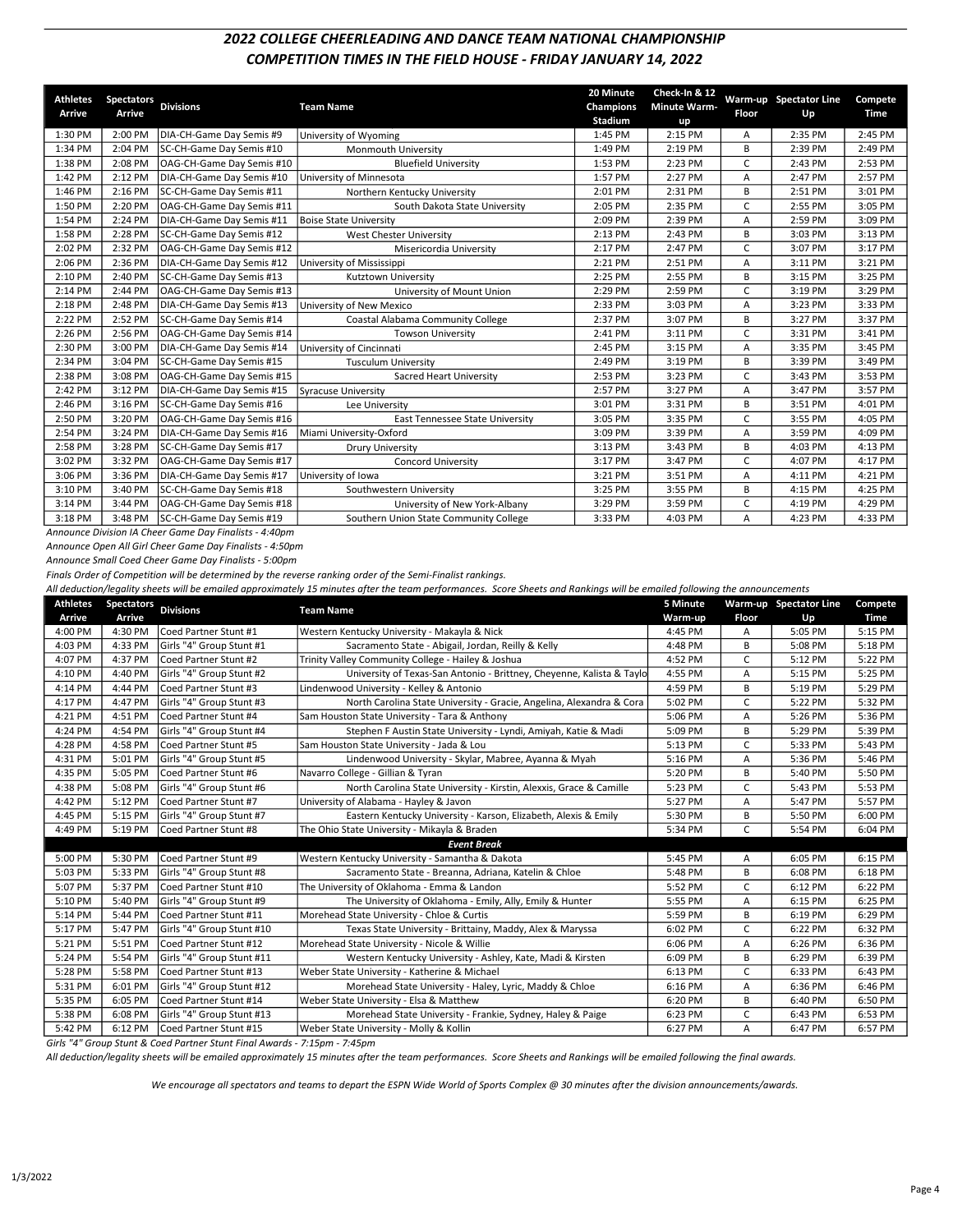## 2022 COLLEGE CHEERLEADING AND DANCE TEAM NATIONAL CHAMPIONSHIP COMPETITION TIMES IN ARENA SOUTH - SATURDAY JANUARY 15, 2022

| <b>Athletes</b> |                                |                   |                                       | 20 Minute            | Check-In & 12       |       | Warm-up Spectator Line |                 |
|-----------------|--------------------------------|-------------------|---------------------------------------|----------------------|---------------------|-------|------------------------|-----------------|
| Arrive          | Spectators Divisions<br>Arrive |                   | <b>Team Name</b>                      | Champions            | <b>Minute Warm-</b> | Floor |                        | Compete<br>Time |
|                 |                                |                   |                                       | Stadium              | up                  |       | Up                     |                 |
| 7:45 AM         | 8:15 AM                        | SCIA-CH-Semis #1  | University of Minnesota               | 8:00 AM              | 8:30 AM             | Α     | 8:50 AM                | 9:00 AM         |
| 7:49 AM         | 8:19 AM                        | DIA-CH-Semis #1   | University of Kentucky                | 8:04 AM              | 8:34 AM             | B     | 8:54 AM                | 9:04 AM         |
| 7:53 AM         | 8:23 AM                        | AGIA-CH-Semis #1  | University of Nevada-Las Vegas        | 8:08 AM              | 8:38 AM             | C     | 8:58 AM                | 9:08 AM         |
| 7:57 AM         | 8:27 AM                        | SCIA-CH-Semis #2  | University of Memphis                 | 8:12 AM              | 8:42 AM             | А     | 9:02 AM                | 9:12 AM         |
| 8:01 AM         | 8:31 AM                        | DIA-CH-Semis #2   | Michigan State University             | 8:16 AM              | 8:46 AM             | B     | 9:06 AM                | 9:16 AM         |
| 8:05 AM         | 8:35 AM                        | AGIA-CH-Semis #2  | The University of Oklahoma            | 8:20 AM              | 8:50 AM             | C     | 9:10 AM                | 9:20 AM         |
| 8:09 AM         | 8:39 AM                        | SCIA-CH-Semis #3  | <b>Purdue University</b>              | 8:24 AM              | 8:54 AM             | Α     | 9:14 AM                | 9:24 AM         |
| 8:13 AM         | 8:43 AM                        | DIA-CH-Semis #3   | University of Alabama                 | 8:28 AM              | 8:58 AM             | B     | 9:18 AM                | 9:28 AM         |
| 8:17 AM         | 8:47 AM                        | AGIA-CH-Semis #3  | University of South Florida           | 8:32 AM              | 9:02 AM             | C     | 9:22 AM                | 9:32 AM         |
| 8:21 AM         | 8:51 AM                        | SCIA-CH-Semis #4  | Appalachian State University          | 8:36 AM              | 9:06 AM             | Α     | 9:26 AM                | 9:36 AM         |
| 8:25 AM         | 8:55 AM                        | DIA-CH-Semis #4   | Virginia Tech                         | 8:40 AM              | 9:10 AM             | B     | 9:30 AM                | 9:40 AM         |
| 8:29 AM         | 8:59 AM                        | AGIA-CH-Semis #4  | Pennsylvania State University         | 8:44 AM              | 9:14 AM             | C     | 9:34 AM                | 9:44 AM         |
| 8:33 AM         | 9:03 AM                        | SCIA-CH-Semis #5  | <b>Syracuse University</b>            | 8:48 AM              | 9:18 AM             | А     | 9:38 AM                | 9:48 AM         |
| 8:37 AM         | 9:07 AM                        | DIA-CH-Semis #5   | The University of Tennessee           | 8:52 AM              | 9:22 AM             | B     | 9:42 AM                | 9:52 AM         |
| 8:41 AM         | 9:11 AM                        | AGIA-CH-Semis #5  | University of Massachusetts-Amherst   | 8:56 AM              | 9:26 AM             | C     | 9:46 AM                | 9:56 AM         |
| 8:45 AM         | 9:15 AM                        | SCIA-CH-Semis #6  | <b>Bowling Green State University</b> | 9:00 AM              | 9:30 AM             | А     | 9:50 AM                | 10:00 AM        |
| 8:49 AM         | 9:19 AM                        | DIA-CH-Semis #6   | University of Mississippi             | 9:04 AM              | 9:34 AM             | B     | 9:54 AM                | 10:04 AM        |
| 8:53 AM         | 9:23 AM                        | AGIA-CH-Semis #6  | <b>UAB</b>                            | 9:08 AM              | 9:38 AM             | C     | 9:58 AM                | 10:08 AM        |
| 8:57 AM         | 9:27 AM                        | SCIA-CH-Semis #7  | University of New Mexico              | 9:12 AM              | 9:42 AM             | А     | 10:02 AM               | 10:12 AM        |
| 9:01 AM         | 9:31 AM                        | DIA-CH-Semis #7   | The Ohio State University             | 9:16 AM              | 9:46 AM             | B     | 10:06 AM               | 10:16 AM        |
| 9:05 AM         | 9:35 AM                        | AGIA-CH-Semis #7  | <b>Purdue University</b>              | 9:20 AM              | 9:50 AM             | C     | 10:10 AM               | 10:20 AM        |
|                 |                                |                   | <b>Event Break</b>                    |                      |                     |       |                        |                 |
| 9:30 AM         | 10:00 AM                       | SCIA-CH-Semis #8  | <b>Troy University</b>                | 9:45 AM              | 10:15 AM            | Α     | 10:35 AM               | 10:45 AM        |
| 9:34 AM         | 10:04 AM                       | DIA-CH-Semis #8   | University of Toledo                  | 9:49 AM              | 10:19 AM            | B     | 10:39 AM               | 10:49 AM        |
| 9:38 AM         | 10:08 AM                       | AGIA-CH-Semis #8  | Western Kentucky University           | 9:53 AM              | 10:23 AM            | C     | 10:43 AM               | 10:53 AM        |
| 9:42 AM         | 10:12 AM                       | SCIA-CH-Semis #9  | <b>Boise State University</b>         | 9:57 AM              | 10:27 AM            | А     | 10:47 AM               | 10:57 AM        |
| 9:46 AM         | 10:16 AM                       | DIA-CH-Semis #9   | University of Cincinnati              | 10:01 AM             | 10:31 AM            | B     | 10:51 AM               | 11:01 AM        |
| 9:50 AM         | 10:20 AM                       | AGIA-CH-Semis #9  | University of Colorado-Boulder        | 10:05 AM             | 10:35 AM            | C     | 10:55 AM               | 11:05 AM        |
| 9:54 AM         | 10:24 AM                       | SCIA-CH-Semis #10 | San Diego State University            | 10:09 AM             | 10:39 AM            | А     | 10:59 AM               | 11:09 AM        |
| 9:58 AM         | 10:28 AM                       | DIA-CH-Semis #10  | University of Central Florida         | 10:13 AM             | 10:43 AM            | B     | 11:03 AM               | 11:13 AM        |
| 10:02 AM        | 10:32 AM                       | AGIA-CH-Semis #10 | University of Alabama                 | 10:17 AM             | 10:47 AM            | C     | 11:07 AM               | 11:17 AM        |
| 10:06 AM        | 10:36 AM                       | SCIA-CH-Semis #11 |                                       | 10:21 AM             | 10:51 AM            | Α     | 11:11 AM               | 11:21 AM        |
| 10:10 AM        | 10:40 AM                       | DIA-CH-Semis #11  | Florida State University              |                      |                     | B     |                        | 11:25 AM        |
| 10:14 AM        | 10:44 AM                       | AGIA-CH-Semis #11 | Miami University-Oxford               | 10:25 AM<br>10:29 AM | 10:55 AM            | C     | 11:15 AM<br>11:19 AM   | 11:29 AM        |
| 10:18 AM        |                                |                   | Indiana University                    |                      | 10:59 AM            | Α     |                        | 11:33 AM        |
|                 | 10:48 AM                       | SCIA-CH-Semis #12 | Western Kentucky University           | 10:33 AM             | 11:03 AM            |       | 11:23 AM               |                 |
| 10:22 AM        | 10:52 AM                       | DIA-CH-Semis #12  | University of South Florida           | 10:37 AM             | 11:07 AM            | B     | 11:27 AM               | 11:37 AM        |
| 10:26 AM        | 10:56 AM                       | AGIA-CH-Semis #12 | University of Mississippi             | 10:41 AM             | 11:11 AM            | C     | 11:31 AM               | 11:41 AM        |
| 10:30 AM        | 11:00 AM                       | OC-CH-Semis #1    | Jones College                         | 10:45 AM             | 11:15 AM            | А     | 11:35 AM               | 11:45 AM        |
| 10:34 AM        | 11:04 AM                       | DIA-CH-Semis #13  | The University of Oklahoma            | 10:49 AM             | 11:19 AM            | B     | 11:39 AM               | 11:49 AM        |
| 10:38 AM        | 11:08 AM                       | AGIA-CH-Semis #13 | San Diego State University            | 10:53 AM             | 11:23 AM            | C     | 11:43 AM               | 11:53 AM        |
| 10:42 AM        | 11:12 AM                       | OC-CH-Semis #2    | Shelton State Community College       | 10:57 AM             | 11:27 AM            | А     | 11:47 AM               | 11:57 AM        |
| 10:46 AM        | 11:16 AM                       | DIA-CH-Semis #14  | University of Louisiana-Lafayette     | 11:01 AM             | 11:31 AM            | B     | 11:51 AM               | 12:01 PM        |
| 10:50 AM        | 11:20 AM                       | AGIA-CH-Semis #14 | <b>Texas State University</b>         | 11:05 AM             | 11:35 AM            | C     | 11:55 AM               | 12:05 PM        |
| 10:54 AM        | 11:24 AM                       | OC-CH-Semis #3    | Iowa Western Community College        | 11:09 AM             | 11:39 AM            | B     | 11:59 AM               | 12:09 PM        |
| 10:58 AM        | 11:28 AM                       | DIA-CH-Semis #15  | Liberty University                    | 11:13 AM             | 11:43 AM            | C     | 12:03 PM               | 12:13 PM        |
| 11:02 AM        | 11:32 AM                       | AGIA-CH-Semis #15 | <b>Temple University</b>              | 11:17 AM             | 11:47 AM            | B     | 12:07 PM               | 12:17 PM        |
|                 |                                |                   | Event Break                           |                      |                     |       |                        |                 |
| 11:15 AM        | 11:45 AM                       | DI-CH-Semis #1    | Morehead State University             | 11:30 AM             | 12:00 PM            | Α     | 12:20 PM               | 12:30 PM        |
| 11:20 AM        | 11:50 AM                       | DIA-CH-Semis #16  | Pennsylvania State University         | 11:35 AM             | 12:05 PM            | В     | 12:25 PM               | 12:35 PM        |
| 11:25 AM        | 11:55 AM                       | DI-CH-Semis #2    | University of West Georgia            | 11:40 AM             | 12:10 PM            | C     | 12:30 PM               | 12:40 PM        |
| 11:30 AM        | 12:00 PM                       | DIA-CH-Semis #17  | Louisiana State University            | 11:45 AM             | 12:15 PM            | А     | 12:35 PM               | 12:45 PM        |
| 11:35 AM        | 12:05 PM                       | DI-CH-Semis #3    | Northwestern State University         | 11:50 AM             | 12:20 PM            | B     | 12:40 PM               | 12:50 PM        |
| 11:40 AM        | 12:10 PM                       | DIA-CH-Semis #18  | <b>Rutgers University</b>             | 11:55 AM             | 12:25 PM            | С     | 12:45 PM               | 12:55 PM        |
| 11:45 AM        | 12:15 PM                       | DI-CH-Semis #4    | <b>Pittsburg State University</b>     | 12:00 PM             | 12:30 PM            | Α     | 12:50 PM               | 1:00 PM         |
| 11:52 AM        | 12:22 PM                       | DI-CH-Semis #5    | University of Delaware                | 12:07 PM             | 12:37 PM            | B     | 12:57 PM               | 1:07 PM         |

Announce Small Coed Division IA Finalists - 12:00pm

Announce All Girl Division IA Finalists - 12:45pm

Announce Division IA Cheer Finalists - 1:15pm

Announce Open Coed & Division I Cheer Finalists - 1:20pm

Finals Order of Competition will be determined by the reverse ranking order of the Semi-Finalist rankings.

All deduction/legality sheets will be emailed approximately 15 minutes after the team performances. Score Sheets and Rankings will be emailed following the announcements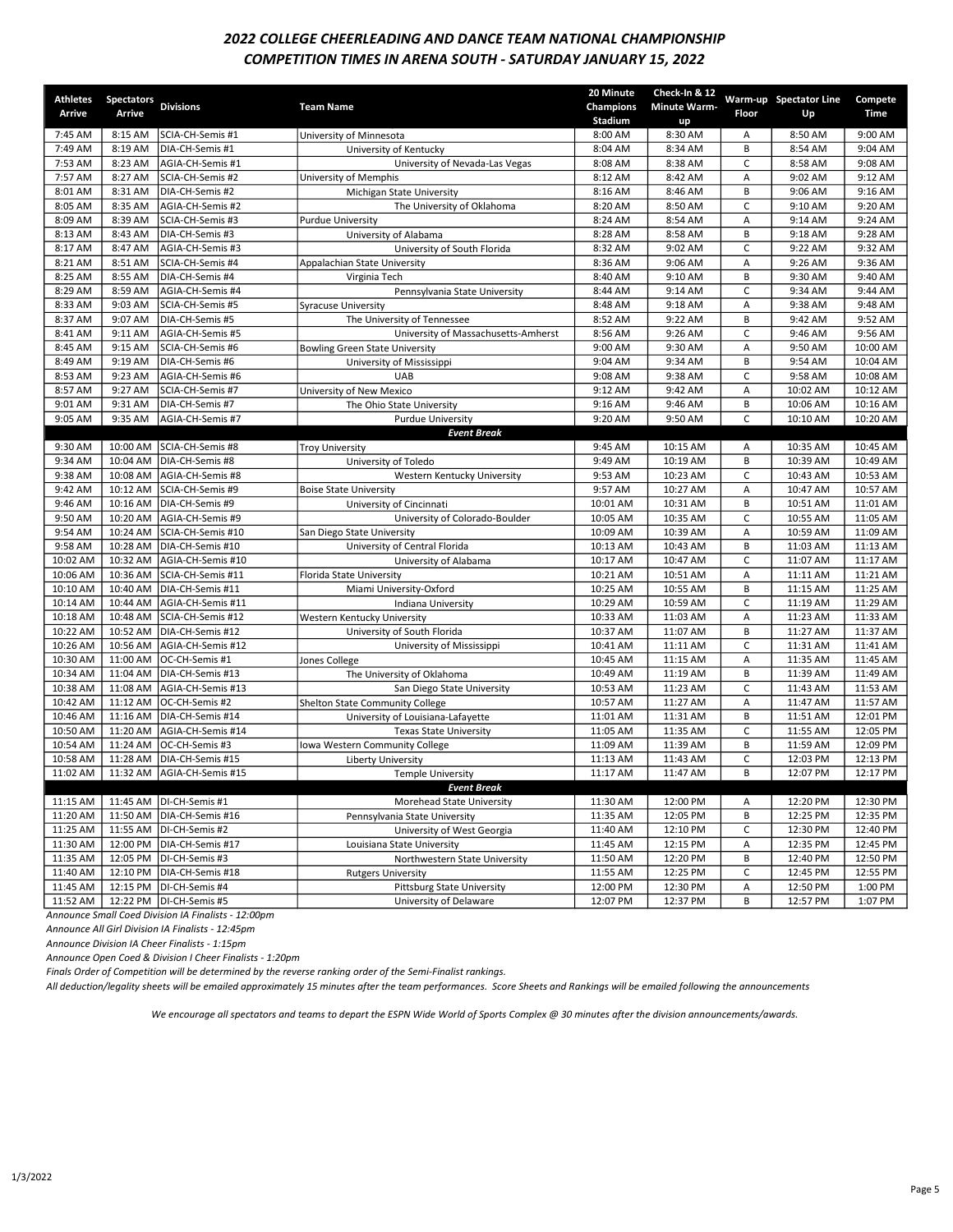### 2022 COLLEGE CHEERLEADING AND DANCE TEAM NATIONAL CHAMPIONSHIP COMPETITION TIMES IN ARENA SOUTH - SATURDAY JANUARY 15, 2022

| Athletes | <b>Spectators</b> | <b>Divisions</b>       | <b>Team Name</b>                                  |         | Prop Drop Off Check-In Time | <b>Spectator Line</b> | <b>Compete</b> |
|----------|-------------------|------------------------|---------------------------------------------------|---------|-----------------------------|-----------------------|----------------|
| Arrive   | Arrive            |                        |                                                   |         |                             | Up                    | Time           |
| 1:45 PM  | 2:15 PM           | Open Mascot #1         | James Madison University - Duke Dog               | 2:00 PM | 2:30 PM                     | 2:50 PM               | 3:00 PM        |
| 1:45 PM  | 2:20 PM           | Open Mascot #2         | Northwestern State University - Vic the Demon     | 2:00 PM | 2:35 PM                     | 2:55 PM               | 3:05 PM        |
| 1:45 PM  | 2:25 PM           | Open Mascot #3         | Grand Canyon University - Thunder                 | 2:00 PM | 2:40 PM                     | 3:00 PM               | 3:10 PM        |
| 1:45 PM  | 2:30 PM           | Open Mascot #4         | University of Delaware - YoUDee                   | 2:00 PM | 2:45 PM                     | 3:05 PM               | 3:15 PM        |
| 1:45 PM  | 2:35 PM           | Open Mascot #5         | Villanova University - Will D. Cat                | 2:00 PM | 2:50 PM                     | 3:10 PM               | 3:20 PM        |
|          |                   |                        | <b>Event Break</b>                                |         |                             |                       |                |
| 2:00 PM  | 2:55 PM           | Division IA Mascot #1  | Pennsylvania State University - Nittany Lion      | 2:15 PM | 3:10 PM                     | 3:30 PM               | 3:40 PM        |
| 2:00 PM  | 3:00 PM           | Division IA Mascot #2  | Rutgers University - Sir Henry The Scarley Knight | 2:15 PM | 3:15 PM                     | 3:35 PM               | 3:45 PM        |
| 2:00 PM  | 3:05 PM           | Division IA Mascot #3  | University of Iowa - Herky the Hawk               | 2:15 PM | 3:20 PM                     | 3:40 PM               | 3:50 PM        |
| 2:00 PM  | 3:10 PM           | Division IA Mascot #4  | The University of Oklahoma - Boomer               | 2:15 PM | 3:25 PM                     | 3:45 PM               | 3:55 PM        |
| 2:00 PM  | 3:15 PM           | Division IA Mascot #5  | University of Wisconsin - Bucky Badger            | 2:15 PM | 3:30 PM                     | 3:50 PM               | 4:00 PM        |
| 2:15 PM  | 3:20 PM           | Division IA Mascot #6  | University of Colorado-Boulder - Chip             | 2:30 PM | 3:35 PM                     | 3:55 PM               | 4:05 PM        |
| 2:15 PM  | 3:25 PM           | Division IA Mascot #7  | University of Minnesota - Goldy the Gopher        | 2:30 PM | 3:40 PM                     | 4:00 PM               | 4:10 PM        |
| 2:15 PM  | 3:30 PM           | Division IA Mascot #8  | University of Cincinnati - The Cincy Bearcat      | 2:30 PM | 3:45 PM                     | 4:05 PM               | 4:15 PM        |
| 2:15 PM  | 3:35 PM           | Division IA Mascot #9  | Auburn University - Aubie the Tiger               | 2:30 PM | 3:50 PM                     | 4:10 PM               | 4:20 PM        |
| 2:15 PM  | 3:40 PM           | Division IA Mascot #10 | The University of Tennessee - Smokey              | 2:30 PM | 3:55 PM                     | 4:15 PM               | 4:25 PM        |

Open Mascot & Division IA Mascot Final Awards - 4:45pm - 5:15pm

All deduction/legality sheets will be emailed approximately 15 minutes after the team performances. Score Sheets and Rankings will be emailed following the final awards.

| <b>Athletes</b><br>Arrive | <b>Spectators</b><br>Arrive | <b>Divisions</b>          | <b>Team Name</b>           | 20 Minute<br><b>Champions</b><br>Stadium | Check-In & 12<br><b>Minute Warm-</b><br>up | <b>Floor</b> | Warm-up Spectator Line<br>Up | Compete<br>Time |
|---------------------------|-----------------------------|---------------------------|----------------------------|------------------------------------------|--------------------------------------------|--------------|------------------------------|-----------------|
| 4:45 PM                   | 5:15 PM                     | SCIA-CH-Finals #1         | Small Coed IA-CH-Finals #1 | 5:00 PM                                  | 5:30 PM                                    | A            | 5:50 PM                      | 6:00 PM         |
| 4:50 PM                   | 5:20 PM                     | IOC-CH-Finals #1          | Open Coed-CH-Finals #1     | 5:05 PM                                  | 5:35 PM                                    | B            | 5:55 PM                      | 6:05 PM         |
| 4:55 PM                   | 5:25 PM                     | <b>IDI-CH-Finals #1</b>   | Division I-CH-Finals #1    | 5:10 PM                                  | 5:40 PM                                    |              | 6:00 PM                      | 6:10 PM         |
| 5:00 PM                   | 5:30 PM                     | <b>SCIA-CH-Finals #2</b>  | Small Coed IA-CH-Finals #2 | 5:15 PM                                  | 5:45 PM                                    | A            | 6:05 PM                      | 6:15 PM         |
| 5:05 PM                   | 5:35 PM                     | IOC-CH-Finals #2          | Open Coed-CH-Finals #2     | 5:20 PM                                  | 5:50 PM                                    | B            | 6:10 PM                      | 6:20 PM         |
| 5:10 PM                   | 5:40 PM                     | IDI-CH-Finals #2          | Division I-CH-Finals #2    | 5:25 PM                                  | 5:55 PM                                    |              | 6:15 PM                      | 6:25 PM         |
| 5:15 PM                   | 5:45 PM                     | ISCIA-CH-Finals #3        | Small Coed IA-CH-Finals #3 | 5:30 PM                                  | 6:00 PM                                    | A            | 6:20 PM                      | 6:30 PM         |
| 5:20 PM                   | 5:50 PM                     | IOC-CH-Finals #3          | Open Coed-CH-Finals #3     | 5:35 PM                                  | 6:05 PM                                    | B            | 6:25 PM                      | 6:35 PM         |
| 5:25 PM                   | 5:55 PM                     | DI-CH-Finals #3           | Division I-CH-Finals #3    | 5:40 PM                                  | 6:10 PM                                    |              | 6:30 PM                      | 6:40 PM         |
| 5:30 PM                   | 6:00 PM                     | <b>ISCIA-CH-Finals #4</b> | Small Coed IA-CH-Finals #4 | 5:45 PM                                  | 6:15 PM                                    | A            | 6:35 PM                      | 6:45 PM         |
| 5:35 PM                   | 6:05 PM                     | <b>IDI-CH-Finals #4</b>   | Division I-CH-Finals #4    | 5:50 PM                                  | 6:20 PM                                    | B            | 6:40 PM                      | 6:50 PM         |
| 5:40 PM                   | 6:10 PM                     | <b>ISCIA-CH-Finals #5</b> | Small Coed IA-CH-Finals #5 | 5:55 PM                                  | 6:25 PM                                    |              | 6:45 PM                      | 6:55 PM         |
| 5:45 PM                   | 6:15 PM                     | <b>IDI-CH-Finals #5</b>   | Division I-CH-Finals #5    | 6:00 PM                                  | 6:30 PM                                    | A            | 6:50 PM                      | 7:00 PM         |
| 5:50 PM                   | 6:20 PM                     | <b>SCIA-CH-Finals #6</b>  | Small Coed IA-CH-Finals #6 | 6:05 PM                                  | 6:35 PM                                    | B            | 6:55 PM                      | 7:05 PM         |

Open Coed, Division I Cheer & Small Coed IA Final Awards - 7:15pm - 8:00pm

All deduction/legality sheets will be emailed approximately 15 minutes after the team performances. Score Sheets and Rankings will be emailed following the final awards.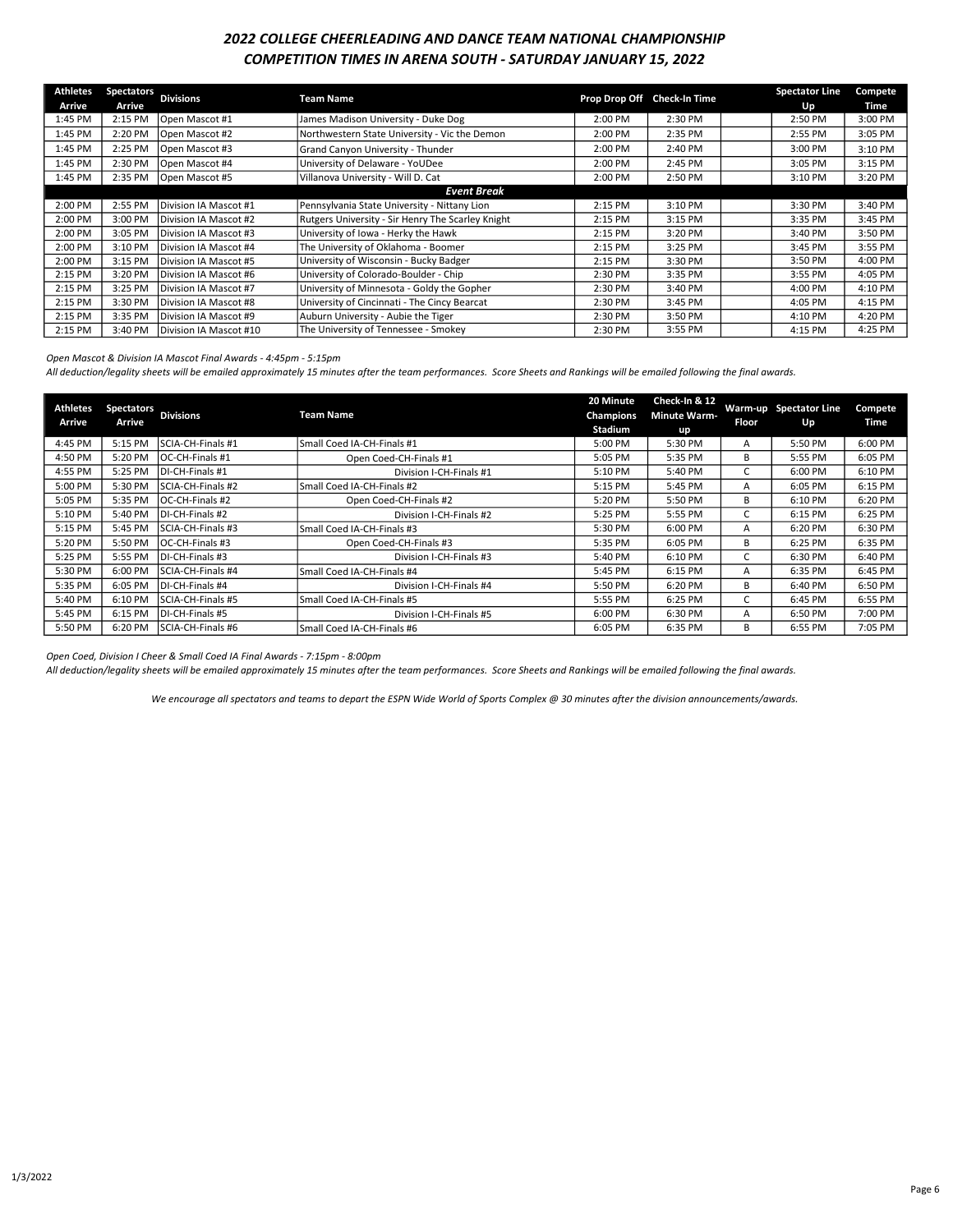### 2022 COLLEGE CHEERLEADING AND DANCE TEAM NATIONAL CHAMPIONSHIP COMPETITION TIMES IN ARENA NORTH - SATURDAY JANUARY 15, 2022

| <b>Athletes</b><br>Arrive | <b>Spectators</b><br>Arrive | <b>Divisions</b>                             | <b>Team Name</b>                  | 20 Minute<br>Champions<br><b>Stadium</b> | Check-In & 12<br><b>Minute Warm-</b><br>up | Floor        | Warm-up Spectator Line<br>Up | Compete<br>Time |
|---------------------------|-----------------------------|----------------------------------------------|-----------------------------------|------------------------------------------|--------------------------------------------|--------------|------------------------------|-----------------|
| 8:15 AM                   | 8:45 AM                     | AGI-CH-Semis #1                              | <b>Stony Brook University</b>     | 8:30 AM                                  | 9:00 AM                                    | A            | <b>NA</b>                    | 9:30 AM         |
| 8:19 AM                   | 8:49 AM                     | OSC-CH-Semis #1                              | <b>Holmes Community College</b>   | 8:34 AM                                  | 9:04 AM                                    | B            | <b>NA</b>                    | 9:34 AM         |
| 8:23 AM                   | 8:53 AM                     | AGI-CH-Semis #2                              | <b>Towson University</b>          | 8:38 AM                                  | 9:08 AM                                    | C            | <b>NA</b>                    | 9:38 AM         |
| 8:27 AM                   | 8:57 AM                     | OSC-CH-Semis #2                              | <b>Trine University</b>           | 8:42 AM                                  | 9:12 AM                                    | A            | <b>NA</b>                    | 9:42 AM         |
| 8:31 AM                   | 9:01 AM                     | AGI-CH-Semis #3                              | Northern Arizona University       | 8:46 AM                                  | 9:16 AM                                    | B            | <b>NA</b>                    | 9:46 AM         |
| 8:35 AM                   | 9:05 AM                     | lOSC-CH-Semis #3                             | College of Southern Idaho         | 8:50 AM                                  | 9:20 AM                                    | C            | <b>NA</b>                    | 9:50 AM         |
| 8:39 AM                   | 9:09 AM                     | AGI-CH-Semis #4                              | Morehead State University         | 8:54 AM                                  | 9:24 AM                                    | A            | <b>NA</b>                    | 9:54 AM         |
| 8:43 AM                   | 9:13 AM                     | <b>OSC-CH-Semis #4</b>                       | Midwestern State University       | 8:58 AM                                  | 9:28 AM                                    | В            | <b>NA</b>                    | 9:58 AM         |
| 8:47 AM                   | 9:17 AM                     | AGI-CH-Semis #5                              | Sacred Heart University           | 9:02 AM                                  | 9:32 AM                                    | C            | <b>NA</b>                    | 10:02 AM        |
| 8:51 AM                   | 9:21 AM                     | OSC-CH-Semis #5                              | <b>Wilmington University</b>      | 9:06 AM                                  | 9:36 AM                                    | A            | <b>NA</b>                    | 10:06 AM        |
| 8:55 AM                   | 9:25 AM                     | AGI-CH-Semis #6                              | University of Delaware            | 9:10 AM                                  | 9:40 AM                                    | В            | <b>NA</b>                    | 10:10 AM        |
| 8:59 AM                   | 9:29 AM                     | OSC-CH-Semis #6                              | Coastal Alabama Community College | 9:14 AM                                  | 9:44 AM                                    | C            | <b>NA</b>                    | 10:14 AM        |
| 9:03 AM                   | 9:33 AM                     | AGI-CH-Semis #7                              | East Tennessee State University   | 9:18 AM                                  | 9:48 AM                                    | A            | <b>NA</b>                    | 10:18 AM        |
| 9:07 AM                   | 9:37 AM                     | <b>OSC-CH-Semis #7</b>                       | Lee University                    | 9:22 AM                                  | 9:52 AM                                    | B            | <b>NA</b>                    | 10:22 AM        |
| 9:11 AM                   | 9:41 AM                     | AGI-CH-Semis #8                              | Sacramento State                  | 9:26 AM                                  | 9:56 AM                                    | $\mathsf{C}$ | <b>NA</b>                    | 10:26 AM        |
|                           |                             |                                              | <b>Event Break</b>                |                                          |                                            |              |                              |                 |
| 9:30 AM                   | 10:00 AM                    | AGI-CH-Semis #9                              | James Madison University          | 9:45 AM                                  | 10:15 AM                                   | A            | <b>NA</b>                    | 10:45 AM        |
| 9:34 AM                   | 10:04 AM                    | OSC-CH-Semis #8                              | <b>Hinds Community College</b>    | 9:49 AM                                  | 10:19 AM                                   | B            | <b>NA</b>                    | 10:49 AM        |
| 9:38 AM                   | 10:08 AM                    | AGI-CH-Semis #10                             | Long Island University            | 9:53 AM                                  | 10:23 AM                                   | $\mathsf{C}$ | <b>NA</b>                    | 10:53 AM        |
| 9:42 AM                   | 10:12 AM                    | OSC-CH-Semis #9                              | Kutztown University               | 9:57 AM                                  | 10:27 AM                                   | A            | <b>NA</b>                    | 10:57 AM        |
| 9:46 AM                   | 10:16 AM                    | AGI-CH-Semis #11                             | Eastern Kentucky University       | 10:01 AM                                 | 10:31 AM                                   | B            | <b>NA</b>                    | 11:01 AM        |
| 9:50 AM                   | 10:20 AM                    | OSC-CH-Semis #10                             | Miss Gulf Coast Community College | 10:05 AM                                 | 10:35 AM                                   | $\mathsf{C}$ | <b>NA</b>                    | 11:05 AM        |
| 9:54 AM                   | 10:24 AM                    | AGI-CH-Semis #12                             | University of New York-Albany     | 10:09 AM                                 | 10:39 AM                                   | A            | <b>NA</b>                    | 11:09 AM        |
| 9:58 AM                   | 10:28 AM                    | <b>OSC-CH-Semis #11</b>                      | University of Southern Indiana    | 10:13 AM                                 | 10:43 AM                                   | B            | <b>NA</b>                    | 11:13 AM        |
| 10:02 AM                  | 10:32 AM                    | AGI-CH-Semis #13                             | University of West Georgia        | 10:17 AM                                 | 10:47 AM                                   | C            | <b>NA</b>                    | 11:17 AM        |
| 10:06 AM                  | 10:36 AM                    | <b>OSC-CH-Semis #12</b>                      | <b>Drury University</b>           | 10:21 AM                                 | 10:51 AM                                   | A            | <b>NA</b>                    | 11:21 AM        |
| 10:10 AM                  | 10:40 AM                    | AGI-CH-Semis #14                             | Monmouth University               | 10:25 AM                                 | 10:55 AM                                   | B            | <b>NA</b>                    | 11:25 AM        |
| 10:14 AM                  | 10:44 AM                    | OSC-CH-Semis #13                             | Northwest MS Community College    | 10:29 AM                                 | 10:59 AM                                   | C            | <b>NA</b>                    | 11:29 AM        |
| 10:18 AM                  | 10:48 AM                    | IAGI-CH-Semis #15                            | Villanova University              | 10:33 AM                                 | 11:03 AM                                   | A            | <b>NA</b>                    | 11:33 AM        |
| 10:24 AM                  | 10:54 AM                    | AGI-CH-Semis #16                             | University of Rhode Island        | 10:39 AM                                 | 11:09 AM                                   | B            | <b>NA</b>                    | 11:39 AM        |
|                           |                             | Announce Open Small Coed Finalists - 12:00pm |                                   |                                          |                                            |              |                              |                 |

Announce All Girl Division I Finalists - 12:15pm

Finals Order of Competition will be determined by the reverse ranking order of the Semi-Finalist rankings.

All deduction/legality sheets will be emailed approximately 15 minutes after the team performances. Score Sheets and Rankings will be emailed following the announcements

| <b>Event Break</b> |          |                          |                                     |          |          |   |           |         |  |
|--------------------|----------|--------------------------|-------------------------------------|----------|----------|---|-----------|---------|--|
| 11:45 AM           | 12:15 PM | IOAG-CH-Semis #1         | Pearl River Community College       | 12:00 PM | 12:30 PM | Α | <b>NA</b> | 1:00 PM |  |
| 11:51 AM           | 12:21 PM | IOAG-CH-Semis #2         | Avila University                    | 12:06 PM | 12:36 PM | В | <b>NA</b> | 1:06 PM |  |
| 11:55 AM           | 12:25 PM | SCDI-CH-Semis #1         | Northern Kentucky University        | 12:10 PM | 12:40 PM |   | <b>NA</b> | 1:10 PM |  |
| 11:59 AM           | 12:29 PM | IOAG-CH-Semis #3         | University of Mount Union           | 12:14 PM | 12:44 PM | Α | <b>NA</b> | 1:14 PM |  |
| 12:03 PM           | 12:33 PM | SCDI-CH-Semis #2         | Missouri State University           | 12:18 PM | 12:48 PM | B | <b>NA</b> | 1:18 PM |  |
| 12:07 PM           | 12:37 PM | <b>IOAG-CH-Semis #4</b>  | <b>Widener University</b>           | 12:22 PM | 12:52 PM |   | <b>NA</b> | 1:22 PM |  |
| 12:13 PM           | 12:43 PM | OAG-CH-Semis #5          | Rowan University                    | 12:28 PM | 12:58 PM | A | <b>NA</b> | 1:28 PM |  |
| 12:17 PM           | 12:47 PM | <b>SCDI-CH-Semis #3</b>  | Southeastern Louisiana University   | 12:32 PM | 1:02 PM  | В | <b>NA</b> | 1:32 PM |  |
| 12:21 PM           | 12:51 PM | OAG-CH-Semis #6          | University of Wisconsin-Oshkosh     | 12:36 PM | 1:06 PM  |   | <b>NA</b> | 1:36 PM |  |
| 12:25 PM           | 12:55 PM | <b>ISCDI-CH-Semis #4</b> | Hofstra University                  | 12:40 PM | 1:10 PM  | Α | <b>NA</b> | 1:40 PM |  |
| 12:29 PM           | 12:59 PM | <b>IOAG-CH-Semis #7</b>  | Webber International University     | 12:44 PM | 1:14 PM  | B | <b>NA</b> | 1:44 PM |  |
| 12:35 PM           | 1:05 PM  | <b>IOAG-CH-Semis #8</b>  | University of Pikeville             | 12:50 PM | 1:20 PM  |   | <b>NA</b> | 1:50 PM |  |
| 12:39 PM           | 1:09 PM  | SCDI-CH-Semis #5         | Eastern Kentucky University         | 12:54 PM | 1:24 PM  | A | <b>NA</b> | 1:54 PM |  |
| 12:43 PM           | 1:13 PM  | IOAG-CH-Semis #9         | Westfield State University          | 12:58 PM | 1:28 PM  | В | <b>NA</b> | 1:58 PM |  |
| 12:49 PM           | 1:19 PM  | <b>IOAG-CH-Semis #10</b> | The College of New Jersey           | 1:04 PM  | 1:34 PM  |   | <b>NA</b> | 2:04 PM |  |
| 12:53 PM           | 1:23 PM  | SCDI-CH-Semis #6         | <b>Grand Canyon University</b>      | 1:08 PM  | 1:38 PM  | A | <b>NA</b> | 2:08 PM |  |
| 12:57 PM           | 1:27 PM  | IOAG-CH-Semis #11        | University of Saskatchewan (Canada) | 1:12 PM  | 1:42 PM  | B | <b>NA</b> | 2:12 PM |  |
| 1:03 PM            | 1:33 PM  | OAG-CH-Semis #12         | Misericordia University             | 1:18 PM  | 1:48 PM  |   | <b>NA</b> | 2:18 PM |  |
| 1:07 PM            | 1:37 PM  | IOAG-CH-Semis #13        | <b>Union College</b>                | 1:22 PM  | 1:52 PM  | A | <b>NA</b> | 2:22 PM |  |

Announce Small Coed Division I Finalists - 2:45pm

Announce Open All Girl Finalists - 3:00pm

Finals Order of Competition will be determined by the reverse ranking order of the Semi-Finalist rankings.

All deduction/legality sheets will be emailed approximately 15 minutes after the team performances. Score Sheets and Rankings will be emailed following the announcements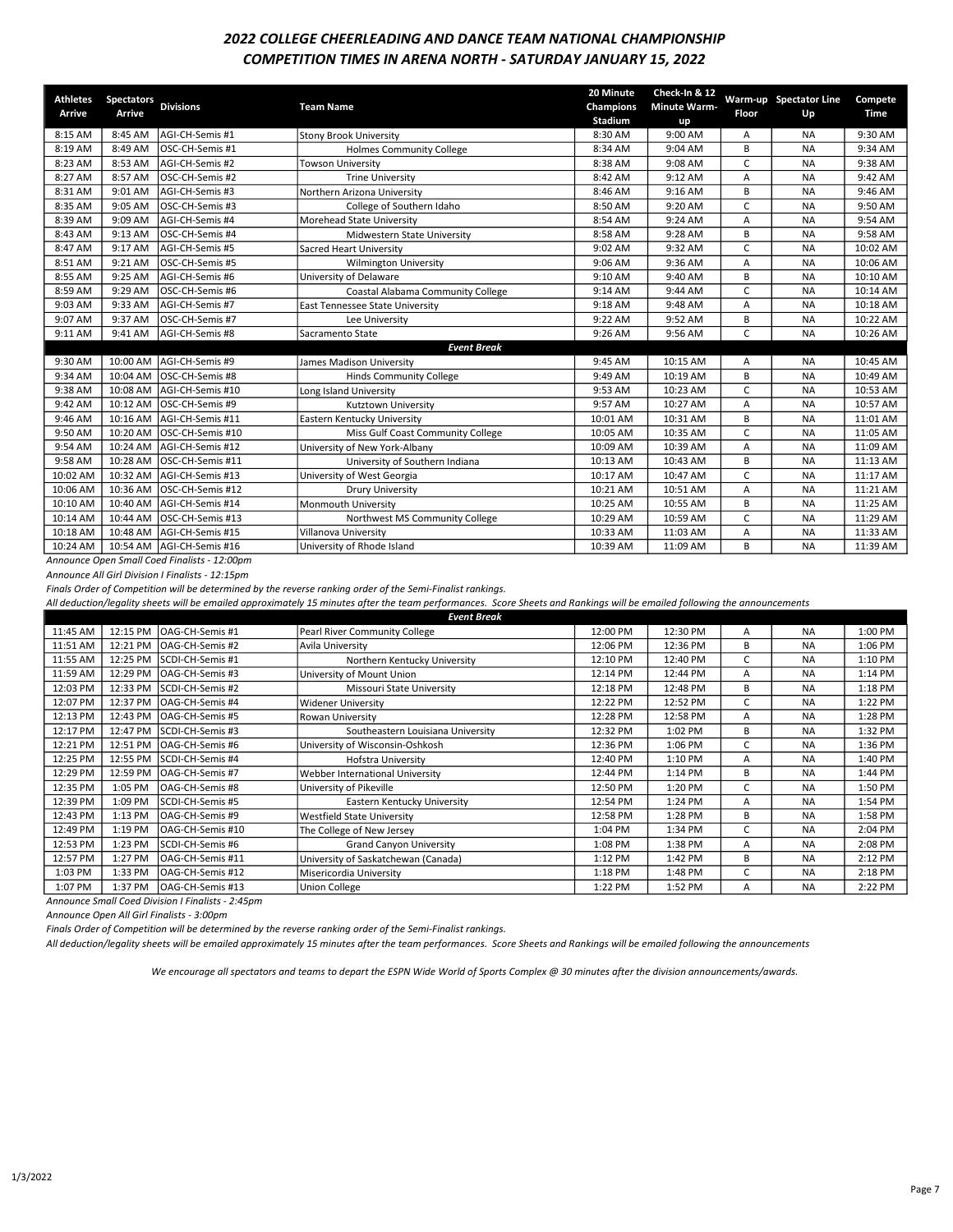## 2022 COLLEGE CHEERLEADING AND DANCE TEAM NATIONAL CHAMPIONSHIP COMPETITION TIMES IN ARENA NORTH - SATURDAY JANUARY 15, 2022

| <b>Athletes</b><br>Arrive | <b>Spectators</b><br>Arrive | <b>Divisions</b>         | <b>Team Name</b>             | 20 Minute<br>Champions<br>Stadium | Check-In & 12<br><b>Minute Warm-</b><br>up | Floor | Warm-up Spectator Line<br>Up | Compete<br>Time |
|---------------------------|-----------------------------|--------------------------|------------------------------|-----------------------------------|--------------------------------------------|-------|------------------------------|-----------------|
| 2:15 PM                   | 2:45 PM                     | AGI-CH-Finals #1         | All Girl DI-CH-Finals #1     | 2:30 PM                           | 3:00 PM                                    | A     | <b>NA</b>                    | 3:30 PM         |
| 2:20 PM                   | 2:50 PM                     | <b>IOSC-CH-Finals #1</b> | Open Small Coed-CH-Finals #1 | 2:35 PM                           | 3:05 PM                                    | R.    | <b>NA</b>                    | 3:35 PM         |
| 2:25 PM                   | 2:55 PM                     | <b>AGI-CH-Finals #2</b>  | All Girl DI-CH-Finals #2     | 2:40 PM                           | 3:10 PM                                    |       | <b>NA</b>                    | 3:40 PM         |
| 2:30 PM                   | 3:00 PM                     | OSC-CH-Finals #2         | Open Small Coed-CH-Finals #2 | 2:45 PM                           | 3:15 PM                                    | A     | <b>NA</b>                    | 3:45 PM         |
| 2:35 PM                   | 3:05 PM                     | <b>AGI-CH-Finals #3</b>  | All Girl DI-CH-Finals #3     | 2:50 PM                           | 3:20 PM                                    | В     | <b>NA</b>                    | 3:50 PM         |
| 2:40 PM                   | 3:10 PM                     | IOSC-CH-Finals #3        | Open Small Coed-CH-Finals #3 | 2:55 PM                           | 3:25 PM                                    |       | <b>NA</b>                    | 3:55 PM         |
| 2:45 PM                   | 3:15 PM                     | <b>AGI-CH-Finals #4</b>  | All Girl DI-CH-Finals #4     | 3:00 PM                           | 3:30 PM                                    | A     | <b>NA</b>                    | 4:00 PM         |
| 2:50 PM                   | 3:20 PM                     | <b>OSC-CH-Finals #4</b>  | Open Small Coed-CH-Finals #4 | 3:05 PM                           | 3:35 PM                                    | B     | <b>NA</b>                    | 4:05 PM         |
| 2:55 PM                   | 3:25 PM                     | <b>AGI-CH-Finals #5</b>  | All Girl DI-CH-Finals #5     | 3:10 PM                           | 3:40 PM                                    |       | <b>NA</b>                    | 4:10 PM         |
| 3:00 PM                   | 3:30 PM                     | <b>IOSC-CH-Finals #5</b> | Open Small Coed-CH-Finals #5 | 3:15 PM                           | 3:45 PM                                    | A     | <b>NA</b>                    | 4:15 PM         |
| 3:05 PM                   | 3:35 PM                     | <b>AGI-CH-Finals #6</b>  | All Girl DI-CH-Finals #6     | 3:20 PM                           | 3:50 PM                                    | В     | <b>NA</b>                    | 4:20 PM         |
| 3:10 PM                   | 3:40 PM                     | <b>IOSC-CH-Finals #6</b> | Open Small Coed-CH-Finals #6 | 3:25 PM                           | 3:55 PM                                    |       | <b>NA</b>                    | 4:25 PM         |
| 3:15 PM                   | 3:45 PM                     | <b>AGI-CH-Finals #7</b>  | All Girl DI-CH-Finals #7     | 3:30 PM                           | 4:00 PM                                    | A     | <b>NA</b>                    | 4:30 PM         |
| 3:20 PM                   | 3:50 PM                     | <b>IOSC-CH-Finals #7</b> | Open Small Coed-CH-Finals #7 | 3:35 PM                           | 4:05 PM                                    | B     | <b>NA</b>                    | 4:35 PM         |
| 3:25 PM                   | 3:55 PM                     | <b>AGI-CH-Finals #8</b>  | All Girl DI-CH-Finals #8     | 3:40 PM                           | 4:10 PM                                    |       | <b>NA</b>                    | 4:40 PM         |

Open Small Coed Final Awards & All Girl Division I Final Awards - 5:00pm

All deduction/legality sheets will be emailed approximately 15 minutes after the team performances. Score Sheets and Rankings will be emailed following the final awards.

|         | <b>Event Break</b> |                         |                            |         |         |   |           |         |  |  |
|---------|--------------------|-------------------------|----------------------------|---------|---------|---|-----------|---------|--|--|
| 4:45 PM | 5:15 PM            | <b>OAG-CH-Finals #1</b> | Open All Girl-CH-Finals #1 | 5:00 PM | 5:30 PM | A | <b>NA</b> | 6:00 PM |  |  |
| 4:50 PM | $5:20$ PM          | <b>SCDI-CH-Semis #1</b> | Small Coed DI-CHFinals #1  | 5:05 PM | 5:35 PM | B | <b>NA</b> | 6:05 PM |  |  |
| 4:55 PM | 5:25 PM            | IOAG-CH-Finals #2       | Open All Girl-CH-Finals #2 | 5:10 PM | 5:40 PM |   | <b>NA</b> | 6:10 PM |  |  |
| 5:00 PM | 5:30 PM            | <b>SCDI-CH-Semis #2</b> | Small Coed DI-CHFinals #2  | 5:15 PM | 5:45 PM | A | <b>NA</b> | 6:15 PM |  |  |
| 5:05 PM | 5:35 PM            | <b>OAG-CH-Finals #3</b> | Open All Girl-CH-Finals #3 | 5:20 PM | 5:50 PM | B | <b>NA</b> | 6:20 PM |  |  |
| 5:10 PM | 5:40 PM            | ISCDI-CH-Semis #3       | Small Coed DI-CHFinals #3  | 5:25 PM | 5:55 PM |   | <b>NA</b> | 6:25 PM |  |  |
| 5:15 PM | 5:45 PM            | <b>OAG-CH-Finals #4</b> | Open All Girl-CH-Finals #4 | 5:30 PM | 6:00 PM | A | <b>NA</b> | 6:30 PM |  |  |
| 5:20 PM | 5:50 PM            | <b>SCDI-CH-Semis #4</b> | Small Coed DI-CHFinals #4  | 5:35 PM | 6:05 PM | B | <b>NA</b> | 6:35 PM |  |  |
| 5:25 PM | 5:55 PM            | IOAG-CH-Finals #5       | Open All Girl-CH-Finals #5 | 5:40 PM | 6:10 PM |   | <b>NA</b> | 6:40 PM |  |  |
| 5:30 PM | $6:00$ PM          | <b>SCDI-CH-Semis #5</b> | Small Coed DI-CHFinals #5  | 5:45 PM | 6:15 PM | A | <b>NA</b> | 6:45 PM |  |  |
| 5:35 PM | 6:05 PM            | IOAG-CH-Finals #6       | Open All Girl-CH-Finals #6 | 5:50 PM | 6:20 PM | B | <b>NA</b> | 6:50 PM |  |  |

Small Coed Division I Final Awards & Open All Girl Final Awards - 5:15pm - 7:15pm

All deduction/legality sheets will be emailed approximately 15 minutes after the team performances. Score Sheets and Rankings will be emailed following the final awards.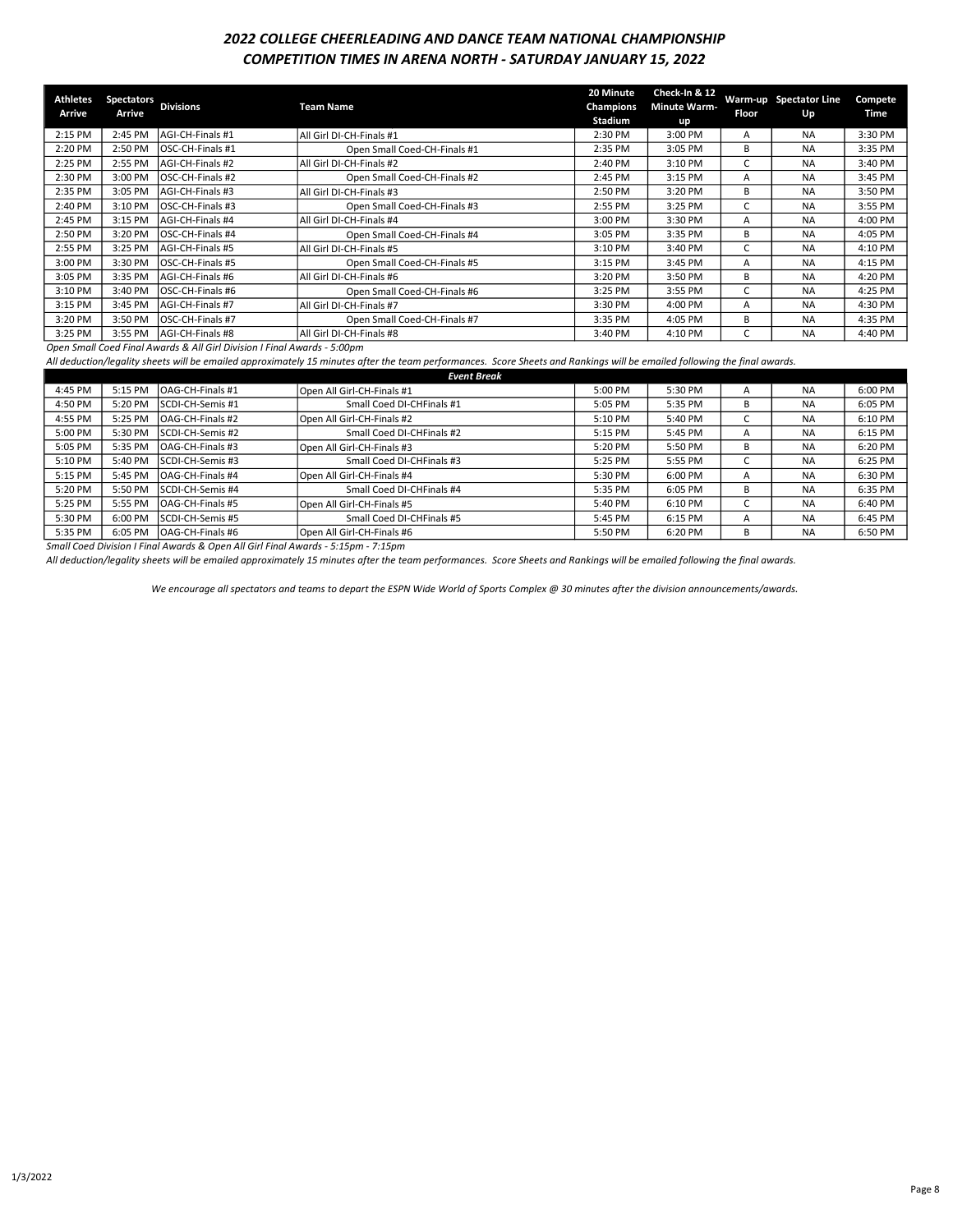# COMPETITION TIMES IN THE FIELD HOUSE - SATURDAY JANUARY 15, 2022 2022 COLLEGE CHEERLEADING AND DANCE TEAM NATIONAL CHAMPIONSHIP

| <b>Athletes</b>    | <b>Spectators</b>  |                                                                 |                                                                                                            | 20 Minute | Check-In & 10       |              | Warm-up Spectator Line | Compete     |
|--------------------|--------------------|-----------------------------------------------------------------|------------------------------------------------------------------------------------------------------------|-----------|---------------------|--------------|------------------------|-------------|
| Arrive             | Arrive             | <b>Divisions</b>                                                | <b>Team Name</b>                                                                                           | Champions | <b>Minute Warm-</b> | Floor        | Up                     | <b>Time</b> |
|                    |                    |                                                                 |                                                                                                            | Stadium   | up                  |              |                        |             |
| 7:15 AM            | 7:45 AM            | DI-DA-Hip Hop Semis #1                                          | University of Wisconsin-Milwaukee                                                                          | 7:30 AM   | 8:00 AM             | Α            | 8:20 AM                | 8:30 AM     |
| 7:19 AM            | 7:49 AM            | DIA-DA-Jazz Semis #1                                            | University of Central Florida                                                                              | 7:34 AM   | 8:04 AM             | В            | 8:24 AM                | 8:34 AM     |
| 7:23 AM            | 7:53 AM            | DI-DA-Hip Hop Semis #2                                          | Southeastern Louisiana University                                                                          | 7:38 AM   | 8:08 AM             | C            | 8:28 AM                | 8:38 AM     |
| 7:27 AM            | 7:57 AM            | DIA-DA-Jazz Semis #2                                            | The University of Oklahoma                                                                                 | 7:42 AM   | 8:12 AM             | Α            | 8:32 AM                | 8:42 AM     |
| 7:31 AM            | 8:01 AM            | DI-DA-Hip Hop Semis #3                                          | Northern Kentucky University                                                                               | 7:46 AM   | 8:16 AM             | B            | 8:36 AM                | 8:46 AM     |
| 7:35 AM            | 8:05 AM            | DIA-DA-Jazz Semis #3                                            | Middle Tennessee State University                                                                          | 7:50 AM   | 8:20 AM             | C            | 8:40 AM                | 8:50 AM     |
| 7:39 AM            | 8:09 AM            | DI-DA-Hip Hop Semis #4                                          | Long Island University                                                                                     | 7:54 AM   | 8:24 AM             | Α            | 8:44 AM                | 8:54 AM     |
| 7:43 AM            | 8:13 AM            | DIA-DA-Jazz Semis #4                                            | University of Oregon                                                                                       | 7:58 AM   | 8:28 AM             | B            | 8:48 AM                | 8:58 AM     |
| 7:47 AM            | 8:17 AM            | DI-DA-Hip Hop Semis #5                                          | <b>Wright State University</b>                                                                             | 8:02 AM   | 8:32 AM             | C            | 8:52 AM                | 9:02 AM     |
| 7:51 AM            | 8:21 AM            | DIA-DA-Jazz Semis #5                                            | University of Louisiana-Lafayette                                                                          | 8:06 AM   | 8:36 AM             | Α            | 8:56 AM                | 9:06 AM     |
| 7:55 AM            | 8:25 AM            | DI-DA-Hip Hop Semis #6                                          | University of Saint Thomas                                                                                 | 8:10 AM   | 8:40 AM             | B            | 9:00 AM                | 9:10 AM     |
| 7:59 AM            | 8:29 AM            | DIA-DA-Jazz Semis #6                                            | University of Colorado-Boulder                                                                             | 8:14 AM   | 8:44 AM             | C            | 9:04 AM                | 9:14 AM     |
| 8:03 AM            | 8:33 AM            | DI-DA-Hip Hop Semis #7                                          | Central Connecticut State University                                                                       | 8:18 AM   | 8:48 AM             | Α            | 9:08 AM                | 9:18 AM     |
| 8:07 AM            | 8:37 AM            | DIA-DA-Jazz Semis #7                                            | Georgia Tech                                                                                               | 8:22 AM   | 8:52 AM             | B            | 9:12 AM                | 9:22 AM     |
| 8:11 AM            | 8:41 AM            | DI-DA-Hip Hop Semis #8                                          | University of Delaware                                                                                     | 8:26 AM   | 8:56 AM             | C            | 9:16 AM                | 9:26 AM     |
| 8:15 AM            | 8:45 AM            | DIA-DA-Jazz Semis #8                                            | University of Mississippi                                                                                  | 8:30 AM   | 9:00 AM             | Α            | 9:20 AM                | 9:30 AM     |
| 8:19 AM            | 8:49 AM            | DI-DA-Hip Hop Semis #9                                          | St John's University                                                                                       | 8:34 AM   | 9:04 AM             | B            | 9:24 AM                | 9:34 AM     |
| 8:23 AM            | 8:53 AM            | DIA-DA-Jazz Semis #9                                            | University of Washington                                                                                   | 8:38 AM   | 9:08 AM             | C            | 9:28 AM                | 9:38 AM     |
| 8:27 AM            | 8:57 AM            | DI-DA-Hip Hop Semis #10                                         | Towson University Pom Squad                                                                                | 8:42 AM   | 9:12 AM             | Α            | 9:32 AM                | 9:42 AM     |
| 8:31 AM            | 9:01 AM            | DIA-DA-Jazz Semis #10                                           | Florida State University                                                                                   | 8:46 AM   | 9:16 AM             | B            | 9:36 AM                | 9:46 AM     |
| 8:35 AM            | 9:05 AM            | DI-DA-Hip Hop Semis #11                                         | Northern Arizona University                                                                                | 8:50 AM   | 9:20 AM             | C            | 9:40 AM                | 9:50 AM     |
| 8:39 AM            | 9:09 AM            | DIA-DA-Jazz Semis #11                                           | University of Michigan                                                                                     | 8:54 AM   | 9:24 AM             | Α            | 9:44 AM                | 9:54 AM     |
| 8:43 AM            | 9:13 AM            | DI-DA-Hip Hop Semis #12                                         |                                                                                                            | 8:58 AM   | 9:28 AM             | B            | 9:48 AM                | 9:58 AM     |
|                    |                    | DIA-DA-Jazz Semis #12                                           | University of New York-Albany                                                                              |           |                     | $\mathsf C$  |                        | 10:02 AM    |
| 8:47 AM<br>8:51 AM | 9:17 AM<br>9:21 AM |                                                                 | The Ohio State University                                                                                  | 9:02 AM   | 9:32 AM<br>9:36 AM  |              | 9:52 AM<br>9:56 AM     | 10:06 AM    |
|                    |                    | DI-DA-Hip Hop Semis #13                                         | North Dakota State University                                                                              | 9:06 AM   |                     | Α            |                        |             |
| 8:55 AM            | 9:25 AM            | DIA-DA-Jazz Semis #13                                           | Washington State University                                                                                | 9:10 AM   | 9:40 AM             | В            | 10:00 AM               | 10:10 AM    |
| 8:59 AM            | 9:29 AM            | DI-DA-Hip Hop Semis #14                                         | Saint Joseph's University                                                                                  | 9:14 AM   | 9:44 AM             | C            | 10:04 AM               | 10:14 AM    |
| 9:03 AM            | 9:33 AM            | DIA-DA-Jazz Semis #14                                           | Virginia Tech                                                                                              | 9:18 AM   | 9:48 AM             | Α            | 10:08 AM               | 10:18 AM    |
|                    |                    | Announce Division I Dance Hip Hop Finalists Finalists - 10:45am |                                                                                                            |           |                     |              |                        |             |
|                    |                    |                                                                 | Finals Order of Competition will be determined by the reverse ranking order of the Semi-Finalist rankings. |           |                     |              |                        |             |
|                    |                    |                                                                 | <b>Event Break</b>                                                                                         |           |                     |              |                        |             |
| 9:25 AM            | 9:55 AM            | OP-DA-Hip Hop Semis #1                                          | University of Puerto Rico - Bayamon                                                                        | 9:40 AM   | 10:10 AM            | В            | 10:30 AM               | 10:40 AM    |
| 9:28 AM            | 9:58 AM            | DIA-DA-Jazz Semis #15                                           | University of Iowa                                                                                         | 9:43 AM   | 10:13 AM            | C            | 10:33 AM               | 10:43 AM    |
| 9:32 AM            | 10:02 AM           | OP-DA-Hip Hop Semis #2                                          | College of St Scholastica                                                                                  | 9:47 AM   | 10:17 AM            | Α            | 10:37 AM               | 10:47 AM    |
| 9:35 AM            | 10:05 AM           | DIA-DA-Jazz Semis #16                                           | Louisiana State University                                                                                 | 9:50 AM   | 10:20 AM            | B            | 10:40 AM               | 10:50 AM    |
| 9:39 AM            | 10:09 AM           | OP-DA-Hip Hop Semis #3                                          | Keene State College                                                                                        | 9:54 AM   | 10:24 AM            | C            | 10:44 AM               | 10:54 AM    |
| 9:42 AM            | 10:12 AM           | DIA-DA-Jazz Semis #17                                           | Pennsylvania State University                                                                              | 9:57 AM   | 10:27 AM            | Α            | 10:47 AM               | 10:57 AM    |
| 9:46 AM            | 10:16 AM           | OP-DA-Hip Hop Semis #4                                          | <b>Eastern Connecticut State University</b>                                                                | 10:01 AM  | 10:31 AM            | B            | 10:51 AM               | 11:01 AM    |
| 9:49 AM            | 10:19 AM           | DIA-DA-Jazz Semis #18                                           | University of Miami                                                                                        | 10:04 AM  | 10:34 AM            | $\mathsf{C}$ | 10:54 AM               | 11:04 AM    |
| 9:53 AM            | 10:23 AM           | OP-DA-Hip Hop Semis #5                                          | Cal State University-Dominguez Hills                                                                       | 10:08 AM  | 10:38 AM            | Α            | 10:58 AM               | 11:08 AM    |
| 9:56 AM            | 10:26 AM           | DIA-DA-Jazz Semis #19                                           | University of Alabama                                                                                      | 10:11 AM  | 10:41 AM            | B            | 11:01 AM               | 11:11 AM    |
| 10:00 AM           | 10:30 AM           | OP-DA-Hip Hop Semis #6                                          | <b>Rogers State University</b>                                                                             | 10:15 AM  | 10:45 AM            | C            | 11:05 AM               | 11:15 AM    |
| 10:03 AM           | 10:33 AM           | DIA-DA-Jazz Semis #20                                           | <b>Rutgers University</b>                                                                                  | 10:18 AM  | 10:48 AM            | Α            | 11:08 AM               | 11:18 AM    |
| 10:07 AM           | 10:37 AM           | OP-DA-Hip Hop Semis #7                                          | West Chester University                                                                                    | 10:22 AM  | 10:52 AM            | B            | 11:12 AM               | 11:22 AM    |
| 10:10 AM           | 10:40 AM           | DIA-DA-Jazz Semis #21                                           | <b>Temple University</b>                                                                                   | 10:25 AM  | 10:55 AM            | $\mathsf{C}$ | 11:15 AM               | 11:25 AM    |
| 10:14 AM           | 10:44 AM           | OP-DA-Hip Hop Semis #8                                          | University of Wisconsin-Eau Claire                                                                         | 10:29 AM  | 10:59 AM            | Α            | 11:19 AM               | 11:29 AM    |
| 10:17 AM           |                    | 10:47 AM DIA-DA-Jazz Semis #22                                  | <b>Texas Tech University</b>                                                                               | 10:32 AM  | 11:02 AM            | B            | 11:22 AM               | 11:32 AM    |
| 10:21 AM           | 10:51 AM           | OP-DA-Hip Hop Semis #9                                          | Stockton University                                                                                        | 10:36 AM  | 11:06 AM            | С            | 11:26 AM               | 11:36 AM    |
| 10:24 AM           | 10:54 AM           | DIA-DA-Jazz Semis #23                                           | The University of Tennessee                                                                                | 10:39 AM  | 11:09 AM            | Α            | 11:29 AM               | 11:39 AM    |
| 10:28 AM           | 10:58 AM           | OP-DA-Hip Hop Semis #10                                         | Lindenwood University                                                                                      | 10:43 AM  | 11:13 AM            | В            | 11:33 AM               | 11:43 AM    |
| 10:31 AM           | 11:01 AM           | DIA-DA-Jazz Semis #24                                           | University of New Mexico                                                                                   | 10:46 AM  | 11:16 AM            | C            | 11:36 AM               | 11:46 AM    |
| 10:35 AM           | 11:05 AM           | OP-DA-Hip Hop Semis #11                                         | <b>Worcester State University</b>                                                                          | 10:50 AM  | 11:20 AM            | А            | 11:40 AM               | 11:50 AM    |
| 10:38 AM           | 11:08 AM           | DIA-DA-Jazz Semis #25                                           | University of Wisconsin                                                                                    | 10:53 AM  | 11:23 AM            | В            | 11:43 AM               | 11:53 AM    |
| 10:42 AM           | 11:12 AM           | OP-DA-Hip Hop Semis #12                                         | Rowan University                                                                                           | 10:57 AM  | 11:27 AM            | C            | 11:47 AM               | 11:57 AM    |
| 10:45 AM           | 11:15 AM           | DIA-DA-Jazz Semis #26                                           | Michigan State University                                                                                  | 11:00 AM  | 11:30 AM            | Α            | 11:50 AM               | 12:00 PM    |
| 10:49 AM           | 11:19 AM           | OP-DA-Hip Hop Semis #13                                         | <b>Westfield State University</b>                                                                          | 11:04 AM  | 11:34 AM            | В            | 11:54 AM               | 12:04 PM    |
| 10:52 AM           | 11:22 AM           | DIA-DA-Jazz Semis #27                                           | University of Minnesota                                                                                    |           |                     | С            |                        | 12:07 PM    |
|                    |                    |                                                                 |                                                                                                            | 11:07 AM  | 11:37 AM            |              | 11:57 AM               |             |
| 10:59 AM           | 11:29 AM           | DIA-DA-Jazz Semis #28                                           | <b>Bowling Green State University</b>                                                                      | 11:14 AM  | 11:44 AM            | А            | 12:04 PM               | 12:14 PM    |
|                    |                    |                                                                 | <b>Event Break</b>                                                                                         |           |                     |              |                        |             |

Announce Open Dance Hip Hop Finalists & Division IA Dance Jazz Finalists - 12:30pm-1:00pm

Finals Order of Competition will be determined by the reverse ranking order of the Semi-Finalist rankings.

All deduction/legality sheets will be emailed approximately 15 minutes after the team performances. Score Sheets and Rankings will be emailed following the announcements

Event Break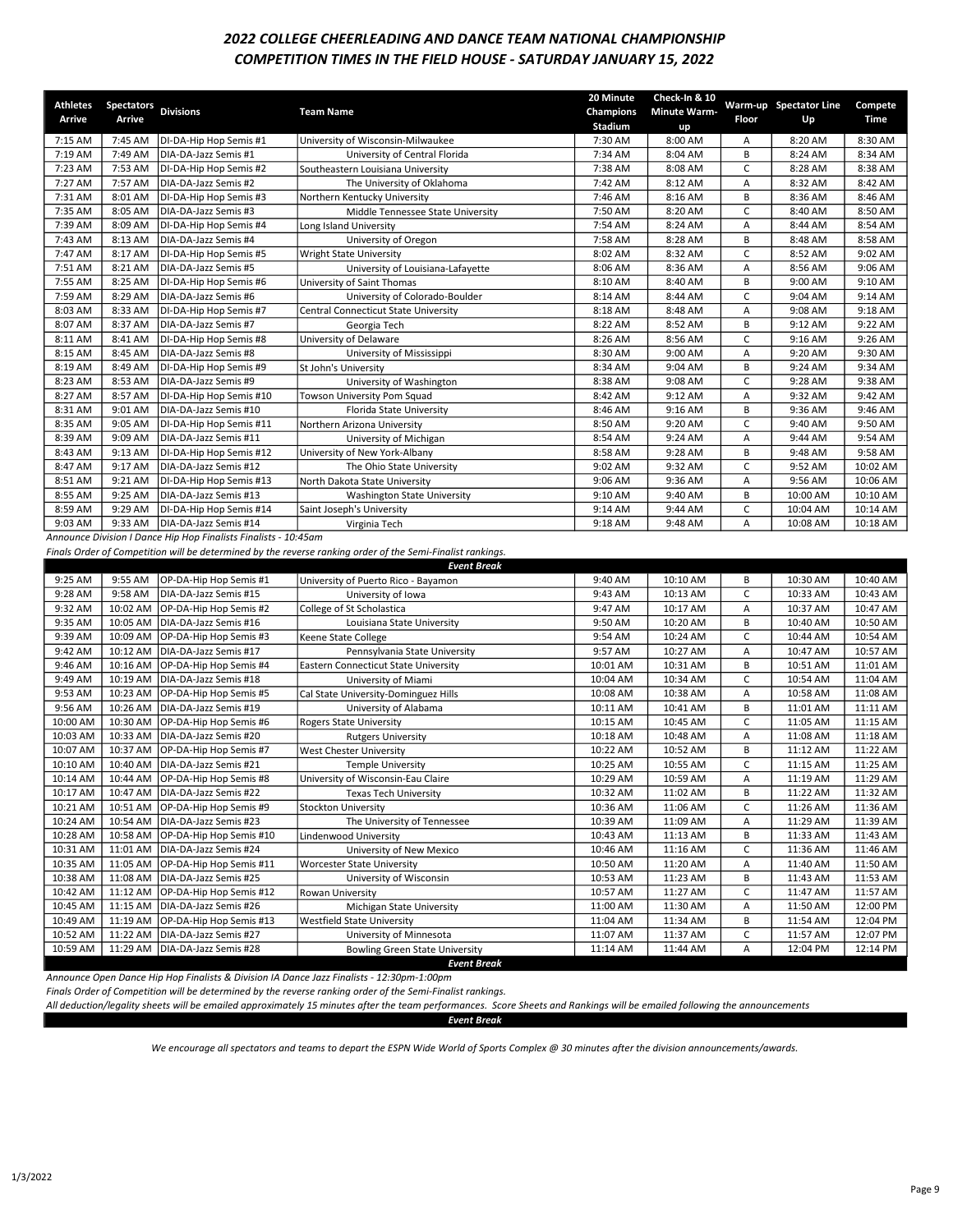#### 2022 COLLEGE CHEERLEADING AND DANCE TEAM NATIONAL CHAMPIONSHIP COMPETITION TIMES IN THE FIELD HOUSE - SATURDAY JANUARY 15, 2022

| <b>Athletes</b><br>Arrive | <b>Spectators</b><br>Arrive | <b>Divisions</b>                                              | <b>Team Name</b>                               | 20 Minute<br>Champions | Check-In & 10<br><b>Minute Warm-</b> | Floor | Warm-up Spectator Line<br>Up | Compete<br>Time |
|---------------------------|-----------------------------|---------------------------------------------------------------|------------------------------------------------|------------------------|--------------------------------------|-------|------------------------------|-----------------|
| 11:45 AM                  | 12:15 PM                    | DIA-DA-Hip Hop Semis #1                                       | <b>UAB</b>                                     | Stadium<br>12:00 PM    | up<br>12:30 PM                       | Α     | 12:50 PM                     | 1:00 PM         |
| 11:48 AM                  | 12:18 PM                    | DI-DA-Jazz Semis #1                                           | <b>UC Santa Barbara</b>                        | 12:03 PM               | 12:33 PM                             | B     | 12:53 PM                     | 1:03 PM         |
| 11:52 AM                  | 12:22 PM                    | DIA-DA-Hip Hop Semis #2                                       | Louisiana Tech University                      | 12:07 PM               | 12:37 PM                             | C     | 12:57 PM                     | 1:07 PM         |
| 11:55 AM                  | 12:25 PM                    | DI-DA-Jazz Semis #2                                           | <b>Depaul University</b>                       | 12:10 PM               | 12:40 PM                             | A     | 1:00 PM                      | 1:10 PM         |
| 11:59 AM                  | 12:29 PM                    | DIA-DA-Hip Hop Semis #3                                       |                                                | 12:14 PM               | 12:44 PM                             | В     | 1:04 PM                      | 1:14 PM         |
| 12:02 PM                  | 12:32 PM                    | DI-DA-Jazz Semis #3                                           | University of Nevada-Las Vegas                 | 12:17 PM               | 12:47 PM                             | C     | 1:07 PM                      | 1:17 PM         |
| 12:06 PM                  | 12:36 PM                    | DIA-DA-Hip Hop Semis #4                                       | <b>Hofstra University</b><br>Temple University | 12:21 PM               | 12:51 PM                             | A     | 1:11 PM                      | 1:21 PM         |
| 12:09 PM                  | 12:39 PM                    | DI-DA-Jazz Semis #4                                           |                                                | 12:24 PM               | 12:54 PM                             | B     | 1:14 PM                      | 1:24 PM         |
| 12:13 PM                  | 12:43 PM                    | DIA-DA-Hip Hop Semis #5                                       | University of South Dakota                     | 12:28 PM               | 12:58 PM                             | C     | 1:18 PM                      | 1:28 PM         |
|                           | 12:46 PM                    | DI-DA-Jazz Semis #5                                           | Virginia Tech                                  |                        |                                      |       |                              |                 |
| 12:16 PM<br>12:20 PM      |                             |                                                               | Towson University Pom Squad                    | 12:31 PM               | 1:01 PM                              | A     | 1:21 PM                      | 1:31 PM         |
|                           | 12:50 PM                    | DIA-DA-Hip Hop Semis #6                                       | University of Kentucky                         | 12:35 PM               | 1:05 PM                              | B     | 1:25 PM                      | 1:35 PM         |
| 12:23 PM                  | 12:53 PM                    | DI-DA-Jazz Semis #6                                           | <b>Bellarmine University</b>                   | 12:38 PM               | 1:08 PM                              | C     | 1:28 PM                      | 1:38 PM         |
| 12:27 PM                  | 12:57 PM                    | DIA-DA-Hip Hop Semis #7                                       | Louisiana State University                     | 12:42 PM               | 1:12 PM                              | A     | 1:32 PM                      | 1:42 PM         |
| 12:30 PM                  | 1:00 PM                     | DI-DA-Jazz Semis #7                                           | <b>Harvard University</b>                      | 12:45 PM               | 1:15 PM                              | B     | 1:35 PM                      | 1:45 PM         |
| 12:34 PM                  | 1:04 PM                     | DIA-DA-Hip Hop Semis #8                                       | University of Central Florida                  | 12:49 PM               | 1:19 PM                              | C     | 1:39 PM                      | 1:49 PM         |
| 12:40 PM                  | 1:10 PM                     | DIA-DA-Hip Hop Semis #9                                       | University of Miami                            | 12:55 PM               | 1:25 PM                              | Α     | 1:45 PM                      | 1:55 PM         |
|                           |                             |                                                               | <b>Event Break</b>                             |                        |                                      |       |                              |                 |
| 1:00 PM                   | 1:30 PM                     | DIA-DA-Hip Hop Semis #10                                      | University of Memphis                          | 1:15 PM                | 1:45 PM                              | B     | 2:05 PM                      | 2:15 PM         |
| 1:03 PM                   | 1:33 PM                     | DI-DA-Jazz Semis #8                                           | Northern Arizona University                    | 1:18 PM                | 1:48 PM                              | C     | 2:08 PM                      | 2:18 PM         |
| 1:07 PM                   | 1:37 PM                     | DIA-DA-Hip Hop Semis #11                                      | San Diego State University                     | 1:22 PM                | 1:52 PM                              | A     | 2:12 PM                      | 2:22 PM         |
| 1:10 PM                   | 1:40 PM                     | DI-DA-Jazz Semis #9                                           | University of Northern Iowa                    | 1:25 PM                | 1:55 PM                              | B     | 2:15 PM                      | 2:25 PM         |
| 1:14 PM                   | 1:44 PM                     | DIA-DA-Hip Hop Semis #12                                      | Florida State University                       | 1:29 PM                | 1:59 PM                              | C     | 2:19 PM                      | 2:29 PM         |
| 1:17 PM                   | 1:47 PM                     | DI-DA-Jazz Semis #10                                          | University of Saint Thomas                     | 1:32 PM                | 2:02 PM                              | A     | 2:22 PM                      | 2:32 PM         |
| 1:21 PM                   | 1:51 PM                     | DIA-DA-Hip Hop Semis #13                                      | University of Cincinnati                       | 1:36 PM                | 2:06 PM                              | B     | 2:26 PM                      | 2:36 PM         |
| 1:24 PM                   | 1:54 PM                     | DI-DA-Jazz Semis #11                                          | <b>Grand Canyon University</b>                 | 1:39 PM                | 2:09 PM                              | C     | 2:29 PM                      | 2:39 PM         |
| 1:28 PM                   | 1:58 PM                     | DIA-DA-Hip Hop Semis #14                                      | University of Washington                       | 1:43 PM                | 2:13 PM                              | A     | 2:33 PM                      | 2:43 PM         |
| 1:31 PM                   | 2:01 PM                     | DI-DA-Jazz Semis #12                                          | University of Nebraska-Omaha                   | 1:46 PM                | 2:16 PM                              | B     | 2:36 PM                      | 2:46 PM         |
| 1:35 PM                   | 2:05 PM                     | DIA-DA-Hip Hop Semis #15                                      | Georgia Tech                                   | 1:50 PM                | 2:20 PM                              | C     | 2:40 PM                      | 2:50 PM         |
| 1:38 PM                   | 2:08 PM                     | DI-DA-Jazz Semis #13                                          | University of Delaware                         | 1:53 PM                | 2:23 PM                              | А     | 2:43 PM                      | 2:53 PM         |
| 1:42 PM                   | 2:12 PM                     | DIA-DA-Hip Hop Semis #16                                      | University of Louisiana-Lafayette              | 1:57 PM                | 2:27 PM                              | B     | 2:47 PM                      | 2:57 PM         |
| 1:48 PM                   | 2:18 PM                     | DIA-DA-Hip Hop Semis #17                                      | University of Michigan                         | 2:03 PM                | 2:33 PM                              | C     | 2:53 PM                      | 3:03 PM         |
|                           |                             | Announce Division 14 Dense Uin Han Finalists Finalists 2:20nm |                                                |                        |                                      |       |                              |                 |

ion IA Dance Hip Hop Finalists Finalists - 3:30pm

Finals Order of Competition will be determined by the reverse ranking order of the Semi-Finalist rankings.

All deduction/legality sheets will be emailed approximately 15 minutes after the team performances. Score Sheets and Rankings will be emailed following the announcements

|         | <b>Event Break</b> |                      |                                       |         |         |    |         |         |  |  |
|---------|--------------------|----------------------|---------------------------------------|---------|---------|----|---------|---------|--|--|
| 2:05 PM | 2:35 PM            | OP-DA-Pom Semis #1   | Orange Coast College                  | 2:20 PM | 2:50 PM | А  | 3:10 PM | 3:20 PM |  |  |
| 2:08 PM | 2:38 PM            | DI-DA-Jazz Semis #14 | St John's University                  | 2:23 PM | 2:53 PM | В  | 3:13 PM | 3:23 PM |  |  |
| 2:12 PM | 2:42 PM            | OP-DA-Pom Semis #2   | University of Wisconsin-Stevens Point | 2:27 PM | 2:57 PM | C  | 3:17 PM | 3:27 PM |  |  |
| 2:15 PM | 2:45 PM            | DI-DA-Jazz Semis #15 | Villanova University                  | 2:30 PM | 3:00 PM | A  | 3:20 PM | 3:30 PM |  |  |
| 2:19 PM | 2:49 PM            | OP-DA-Pom Semis #3   | University of Mount Union             | 2:34 PM | 3:04 PM | B  | 3:24 PM | 3:34 PM |  |  |
| 2:22 PM | 2:52 PM            | DI-DA-Jazz Semis #16 | University of Wisconsin-Milwaukee     | 2:37 PM | 3:07 PM | C. | 3:27 PM | 3:37 PM |  |  |
| 2:26 PM | 2:56 PM            | OP-DA-Pom Semis #4   | <b>Endicott College</b>               | 2:41 PM | 3:11 PM | А  | 3:31 PM | 3:41 PM |  |  |
| 2:29 PM | 2:59 PM            | DI-DA-Jazz Semis #17 | <b>Stony Brook University</b>         | 2:44 PM | 3:14 PM | B  | 3:34 PM | 3:44 PM |  |  |
| 2:33 PM | 3:03 PM            | OP-DA-Pom Semis #5   | <b>St Cloud State University</b>      | 2:48 PM | 3:18 PM | C  | 3:38 PM | 3:48 PM |  |  |
| 2:36 PM | 3:06 PM            | DI-DA-Jazz Semis #18 | Southeastern Louisiana University     | 2:51 PM | 3:21 PM | А  | 3:41 PM | 3:51 PM |  |  |
| 2:40 PM | 3:10 PM            | OP-DA-Pom Semis #6   | Nichols College                       | 2:55 PM | 3:25 PM | B  | 3:45 PM | 3:55 PM |  |  |
| 2:43 PM | 3:13 PM            | DI-DA-Jazz Semis #19 | Cal State University Fullerton        | 2:58 PM | 3:28 PM | C. | 3:48 PM | 3:58 PM |  |  |
| 2:47 PM | 3:17 PM            | OP-DA-Pom Semis #7   | <b>Pittsburg State University</b>     | 3:02 PM | 3:32 PM | А  | 3:52 PM | 4:02 PM |  |  |
| 2:50 PM | 3:20 PM            | DI-DA-Jazz Semis #20 | University of California-San Diego    | 3:05 PM | 3:35 PM | B  | 3:55 PM | 4:05 PM |  |  |
| 2:54 PM | 3:24 PM            | OP-DA-Pom Semis #8   | Hawkeye Community College             | 3:09 PM | 3:39 PM | C. | 3:59 PM | 4:09 PM |  |  |
| 3:00 PM | 3:30 PM            | OP-DA-Pom Semis #9   | Minnesota State University-Mankato    | 3:15 PM | 3:45 PM | A  | 4:05 PM | 4:15 PM |  |  |
|         |                    |                      | <b>Event Break</b>                    |         |         |    |         |         |  |  |
| 3:15 PM | 3:45 PM            | OP-DA-Pom Semis #10  | Peru State College                    | 3:30 PM | 4:00 PM | B  | 4:20 PM | 4:30 PM |  |  |
| 3:18 PM | 3:48 PM            | DI-DA-Jazz Semis #21 | University of New Hampshire           | 3:33 PM | 4:03 PM | C  | 4:23 PM | 4:33 PM |  |  |
| 3:23 PM | 3:53 PM            | OP-DA-Pom Semis #11  | Minnesota State University-Moorhead   | 3:38 PM | 4:08 PM | A  | 4:28 PM | 4:38 PM |  |  |
| 3:26 PM | 3:56 PM            | DI-DA-Jazz Semis #22 | East Tennessee State University       | 3:41 PM | 4:11 PM | B  | 4:31 PM | 4:41 PM |  |  |
| 3:31 PM | 4:01 PM            | OP-DA-Pom Semis #12  | Carson-Newman University              | 3:46 PM | 4:16 PM | C. | 4:36 PM | 4:46 PM |  |  |
| 3:34 PM | 4:04 PM            | DI-DA-Jazz Semis #23 | Missouri State University             | 3:49 PM | 4:19 PM | A  | 4:39 PM | 4:49 PM |  |  |
| 3:39 PM | 4:09 PM            | OP-DA-Pom Semis #13  | University of Minnesota-Duluth        | 3:54 PM | 4:24 PM | B  | 4:44 PM | 4:54 PM |  |  |
| 3:42 PM | 4:12 PM            | DI-DA-Jazz Semis #24 | Quinnipiac University                 | 3:57 PM | 4:27 PM | C  | 4:47 PM | 4:57 PM |  |  |
| 3:47 PM | 4:17 PM            | OP-DA-Pom Semis #14  | The College of New Jersey             | 4:02 PM | 4:32 PM | А  | 4:52 PM | 5:02 PM |  |  |
| 3:50 PM | 4:20 PM            | DI-DA-Jazz Semis #25 | Long Island University                | 4:05 PM | 4:35 PM | B  | 4:55 PM | 5:05 PM |  |  |
| 3:55 PM | 4:25 PM            | OP-DA-Pom Semis #15  | Northern Michigan University          | 4:10 PM | 4:40 PM | Ċ  | 5:00 PM | 5:10 PM |  |  |
| 4:01 PM | 4:31 PM            | OP-DA-Pom Semis #16  | <b>Roger Williams University</b>      | 4:16 PM | 4:46 PM | Α  | 5:06 PM | 5:16 PM |  |  |
| 4:07 PM | 4:37 PM            | OP-DA-Pom Semis #17  | University of Wisconsin-River Falls   | 4:22 PM | 4:52 PM | B  | 5:12 PM | 5:22 PM |  |  |
| 4:13 PM | 4:43 PM            | OP-DA-Pom Semis #18  | College of St Benedict                | 4:28 PM | 4:58 PM | C  | 5:18 PM | 5:28 PM |  |  |
| 4:19 PM | 4:49 PM            | OP-DA-Pom Semis #19  | Northwest Missouri State University   | 4:34 PM | 5:04 PM | A  | 5:24 PM | 5:34 PM |  |  |
|         |                    |                      | <b>Event Break</b>                    |         |         |    |         |         |  |  |

Announce Division I Dance Jazz Finalists Finalists - 5:30pm

Announce Open Dance Pom Finalists - 6:00pm

Finals Order of Competition will be determined by the reverse ranking order of the Semi-Finalist rankings.

All deduction/legality sheets will be emailed approximately 15 minutes after the team performances. Score Sheets and Rankings will be emailed following the announcements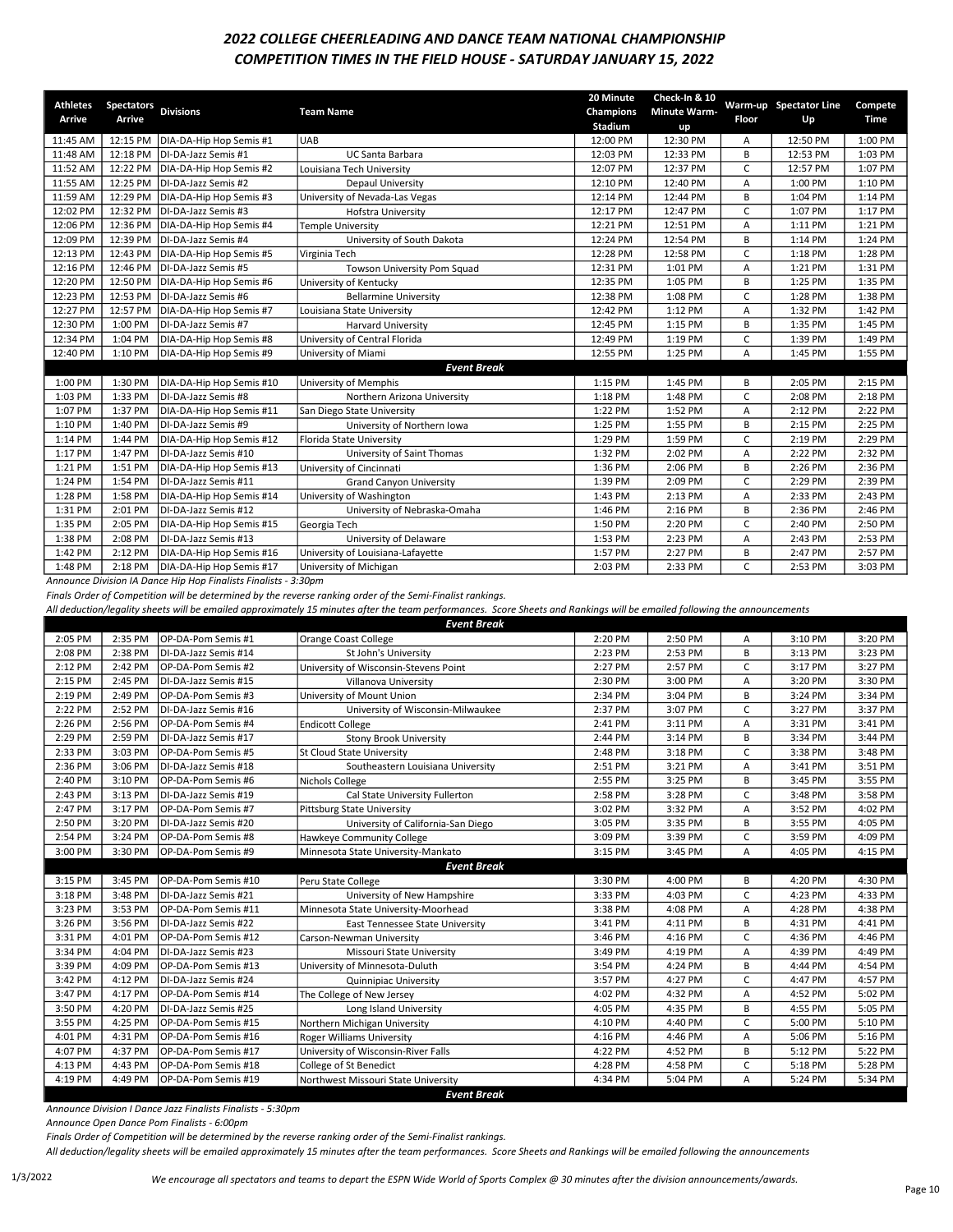### 2022 COLLEGE CHEERLEADING AND DANCE TEAM NATIONAL CHAMPIONSHIP COMPETITION TIMES IN THE FIELD HOUSE - SATURDAY JANUARY 15, 2022

| <b>Athletes</b> | <b>Spectators</b> | <b>Divisions</b>          | <b>Team Name</b>                      | 20 Minute<br>Champions | Check-In & 10<br><b>Minute Warm-</b> |       | Warm-up Spectator Line | Compete |
|-----------------|-------------------|---------------------------|---------------------------------------|------------------------|--------------------------------------|-------|------------------------|---------|
| Arrive          | Arrive            |                           |                                       | Stadium                | up                                   | Floor | Up                     | Time    |
| 5:15 PM         | 5:45 PM           | DI-DA-Pom Semis #1        | Saint Joseph's University             | 5:30 PM                | 6:00 PM                              | А     | 6:20 PM                | 6:30 PM |
| 5:18 PM         | 5:48 PM           | IOP-Jazz Semis #1         | College of St Benedict                | 5:33 PM                | 6:03 PM                              | В     | 6:23 PM                | 6:33 PM |
| 5:22 PM         | 5:52 PM           | DI-DA-Pom Semis #2        | University of California-San Diego    | 5:37 PM                | 6:07 PM                              | C     | 6:27 PM                | 6:37 PM |
| 5:25 PM         | 5:55 PM           | OP-Jazz Semis #2          | Lindenwood University                 | 5:40 PM                | 6:10 PM                              | А     | 6:30 PM                | 6:40 PM |
| 5:29 PM         | 5:59 PM           | DI-DA-Pom Semis #3        | University of Northern Iowa           | 5:44 PM                | 6:14 PM                              | В     | 6:34 PM                | 6:44 PM |
| 5:32 PM         | 6:02 PM           | OP-Jazz Semis #3          | Carson-Newman University              | 5:47 PM                | 6:17 PM                              | C.    | 6:37 PM                | 6:47 PM |
| 5:36 PM         | 6:06 PM           | DI-DA-Pom Semis #4        | University of Nebraska-Omaha          | 5:51 PM                | 6:21 PM                              | А     | 6:41 PM                | 6:51 PM |
| 5:39 PM         | 6:09 PM           | OP-Jazz Semis #4          | <b>Roger Williams University</b>      | 5:54 PM                | 6:24 PM                              | B     | 6:44 PM                | 6:54 PM |
| 5:43 PM         | 6:13 PM           | DI-DA-Pom Semis #5        | Central Connecticut State University  | 5:58 PM                | 6:28 PM                              | C.    | 6:48 PM                | 6:58 PM |
| 5:46 PM         | 6:16 PM           | OP-Jazz Semis #5          | Rowan University                      | 6:01 PM                | 6:31 PM                              | A     | 6:51 PM                | 7:01 PM |
| 5:50 PM         | 6:20 PM           | DI-DA-Pom Semis #6        | Missouri State University             | 6:05 PM                | 6:35 PM                              | В     | 6:55 PM                | 7:05 PM |
| 5:53 PM         | 6:23 PM           | OP-Jazz Semis #6          | Minnesota State University-Moorhead   | 6:08 PM                | 6:38 PM                              | C.    | 6:58 PM                | 7:08 PM |
| 5:57 PM         | 6:27 PM           | DI-DA-Pom Semis #7        | UC Santa Barbara                      | 6:12 PM                | 6:42 PM                              | А     | 7:02 PM                | 7:12 PM |
| 6:00 PM         | 6:30 PM           | OP-Jazz Semis #7          | Northern Michigan University          | 6:15 PM                | 6:45 PM                              | В     | 7:05 PM                | 7:15 PM |
| 6:04 PM         | 6:34 PM           | DI-DA-Pom Semis #8        | Northern Kentucky University          | 6:19 PM                | 6:49 PM                              | C     | 7:09 PM                | 7:19 PM |
| 6:07 PM         | 6:37 PM           | OP-Jazz Semis #8          | Hawkeye Community College             | 6:22 PM                | 6:52 PM                              | A     | 7:12 PM                | 7:22 PM |
| 6:11 PM         | 6:41 PM           | DI-DA-Pom Semis #9        | Cal State University Fullerton        | 6:26 PM                | 6:56 PM                              | В     | 7:16 PM                | 7:26 PM |
| 6:14 PM         | 6:44 PM           | OP-Jazz Semis #9          | University of Minnesota-Duluth        | 6:29 PM                | 6:59 PM                              | C     | 7:19 PM                | 7:29 PM |
| 6:18 PM         | 6:48 PM           | DI-DA-Pom Semis #10       | Northwestern State University         | 6:33 PM                | 7:03 PM                              | Α     | 7:23 PM                | 7:33 PM |
| 6:21 PM         | 6:51 PM           | OP-Jazz Semis #10         | Northwest Missouri State University   | 6:36 PM                | 7:06 PM                              | В     | 7:26 PM                | 7:36 PM |
| 6:25 PM         | 6:55 PM           | DI-DA-Pom Semis #11       | Hofstra University                    | 6:40 PM                | 7:10 PM                              | C     | 7:30 PM                | 7:40 PM |
| 6:28 PM         | 6:58 PM           | OP-Jazz Semis #11         | University of Wisconsin-Stevens Point | 6:43 PM                | 7:13 PM                              | Α     | 7:33 PM                | 7:43 PM |
| 6:32 PM         | 7:02 PM           | DI-DA-Pom Semis #12       | East Tennessee State University       | 6:47 PM                | 7:17 PM                              | В     | 7:37 PM                | 7:47 PM |
| 6:35 PM         | 7:05 PM           | <b>IOP-Jazz Semis #12</b> | St Joseph's College                   | 6:50 PM                | 7:20 PM                              | C     | 7:40 PM                | 7:50 PM |
| 6:39 PM         | 7:09 PM           | DI-DA-Pom Semis #13       | <b>Stony Brook University</b>         | 6:54 PM                | 7:24 PM                              | А     | 7:44 PM                | 7:54 PM |
| 6:42 PM         | 7:12 PM           | OP-Jazz Semis #13         | The College of New Jersey             | 6:57 PM                | 7:27 PM                              | В     | 7:47 PM                | 7:57 PM |
| 6:46 PM         | 7:16 PM           | DI-DA-Pom Semis #14       | North Dakota State University         | 7:01 PM                | 7:31 PM                              | C.    | 7:51 PM                | 8:01 PM |

Announce Division I Dance Pom Finalists - 8:30pm

Finals Order of Competition will be determined by the reverse ranking order of the Semi-Finalist rankings.

All deduction/legality sheets will be emailed approximately 15 minutes after the team performances. Score Sheets and Rankings will be emailed following the announcements

| <b>Event Break</b> |         |                          |                                          |         |         |    |         |         |
|--------------------|---------|--------------------------|------------------------------------------|---------|---------|----|---------|---------|
| 7:00 PM            | 7:30 PM | DIA-DA-Pom Semis #1      | University of Cincinnati                 | 7:15 PM | 7:45 PM | A  | 8:05 PM | 8:15 PM |
| 7:03 PM            | 7:33 PM | <b>OP-Jazz Semis #14</b> | University of Wisconsin-Eau Claire       | 7:18 PM | 7:48 PM | В  | 8:08 PM | 8:18 PM |
| 7:07 PM            | 7:37 PM | DIA-DA-Pom Semis #2      | Pennsylvania State University            | 7:22 PM | 7:52 PM | C. | 8:12 PM | 8:22 PM |
| 7:10 PM            | 7:40 PM | <b>OP-Jazz Semis #15</b> | <b>Endicott College</b>                  | 7:25 PM | 7:55 PM | А  | 8:15 PM | 8:25 PM |
| 7:14 PM            | 7:44 PM | DIA-DA-Pom Semis #3      | Michigan State University                | 7:29 PM | 7:59 PM | B  | 8:19 PM | 8:29 PM |
| 7:17 PM            | 7:47 PM | OP-Jazz Semis #16        | Minnesota State University-Mankato       | 7:32 PM | 8:02 PM | C  | 8:22 PM | 8:32 PM |
| 7:21 PM            | 7:51 PM | DIA-DA-Pom Semis #4      | The University of Tennessee              | 7:36 PM | 8:06 PM | A  | 8:26 PM | 8:36 PM |
| 7:24 PM            | 7:54 PM | OP-Jazz Semis #17        | University of Puerto Rico - Bayamon      | 7:39 PM | 8:09 PM | B  | 8:29 PM | 8:39 PM |
| 7:28 PM            | 7:58 PM | DIA-DA-Pom Semis #5      | University of Wisconsin                  | 7:43 PM | 8:13 PM | C  | 8:33 PM | 8:43 PM |
| 7:31 PM            | 8:01 PM | OP-Jazz Semis #18        | St Cloud State University                | 7:46 PM | 8:16 PM | A  | 8:36 PM | 8:46 PM |
| 7:35 PM            | 8:05 PM | DIA-DA-Pom Semis #6      | University of Memphis                    | 7:50 PM | 8:20 PM | В  | 8:40 PM | 8:50 PM |
| 7:38 PM            | 8:08 PM | OP-Jazz Semis #19        | Orange Coast College                     | 7:53 PM | 8:23 PM | C. | 8:43 PM | 8:53 PM |
| 7:42 PM            | 8:12 PM | DIA-DA-Pom Semis #7      | University of North Carolina-Chapel Hill | 7:57 PM | 8:27 PM | A  | 8:47 PM | 8:57 PM |
| 7:45 PM            | 8:15 PM | <b>OP-Jazz Semis #20</b> | Miss Gulf Coast Community College        | 8:00 PM | 8:30 PM | В  | 8:50 PM | 9:00 PM |
| 7:49 PM            | 8:19 PM | DIA-DA-Pom Semis #8      | University of Iowa                       | 8:04 PM | 8:34 PM | C. | 8:54 PM | 9:04 PM |
| 7:52 PM            | 8:22 PM | OP-Jazz Semis #21        | West Chester University                  | 8:07 PM | 8:37 PM | A  | 8:57 PM | 9:07 PM |
| 7:56 PM            | 8:26 PM | DIA-DA-Pom Semis #9      | <b>Rutgers University</b>                | 8:11 PM | 8:41 PM | B  | 9:01 PM | 9:11 PM |
| 7:59 PM            | 8:29 PM | <b>OP-Jazz Semis #22</b> | <b>Stockton University</b>               | 8:14 PM | 8:44 PM | C. | 9:04 PM | 9:14 PM |
| 8:03 PM            | 8:33 PM | DIA-DA-Pom Semis #10     | University of Minnesota                  | 8:18 PM | 8:48 PM | A  | 9:08 PM | 9:18 PM |
| 8:06 PM            | 8:36 PM | OP-Jazz Semis #23        | Worcester State University               | 8:21 PM | 8:51 PM | B  | 9:11 PM | 9:21 PM |
| 8:10 PM            | 8:40 PM | DIA-DA-Pom Semis #11     | The Ohio State University                | 8:25 PM | 8:55 PM | C  | 9:15 PM | 9:25 PM |
| 8:16 PM            | 8:46 PM | DIA-DA-Pom Semis #12     | University of Colorado-Boulder           | 8:31 PM | 9:01 PM | A  | 9:21 PM | 9:31 PM |

Announce Division IA Dance Pom Finalists & Open Jazz Finalists - 9:45pm

Finals Order of Competition will be determined by the reverse ranking order of the Semi-Finalist rankings.

All deduction/legality sheets will be emailed approximately 15 minutes after the team performances. Score Sheets and Rankings will be emailed following the announcements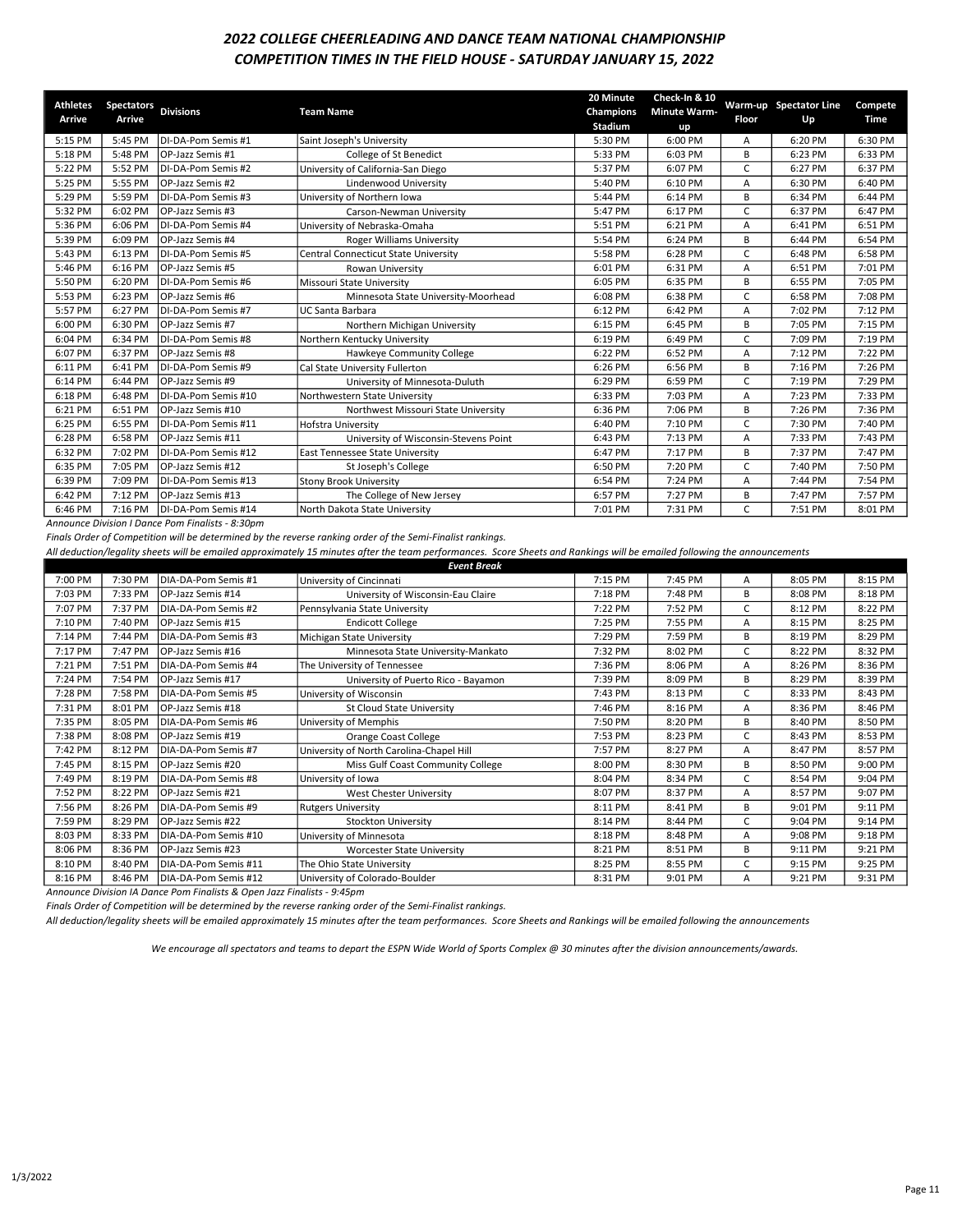# 2022 COLLEGE CHEERLEADING AND DANCE TEAM NATIONAL CHAMPIONSHIP COMPETITION TIMES IN ARENA SOUTH - SUNDAY JANUARY 16, 2022

| <b>Athletes</b>      | Spectators Divisions |                                                  | <b>Team Name</b>                                 | 20 Minute<br>Champions | Check-In & 10<br><b>Minute Warm-</b> |                  | Warm-up Spectator Line | Compete              |
|----------------------|----------------------|--------------------------------------------------|--------------------------------------------------|------------------------|--------------------------------------|------------------|------------------------|----------------------|
| Arrive               | Arrive               |                                                  |                                                  | Stadium                | up                                   | Floor            | Up                     | Time                 |
| 7:45 AM              | 8:15 AM              | DIA-DA-Jazz Finals #1                            | DIA-DA-Jazz Finals #1                            | 8:00 AM                | 8:30 AM                              | Α                | 8:50 AM                | 9:00 AM              |
| 7:49 AM              | 8:19 AM              | OP-DA-Pom Finals #1                              | OP-DA-Pom Finals #1                              | 8:04 AM                | 8:34 AM                              | B                | 8:54 AM                | 9:04 AM              |
| 7:53 AM              | 8:23 AM              | DI-DA-Hip Hop Finals #1                          | DI-DA-Hip Hop Finals #1                          | 8:08 AM                | 8:38 AM                              | C                | 8:58 AM                | 9:08 AM              |
| 7:57 AM              | 8:27 AM              | DIA-DA-Jazz Finals #2                            | DIA-DA-Jazz Finals #2                            | 8:12 AM                | 8:42 AM                              | A                | 9:02 AM                | 9:12 AM              |
| 8:01 AM              | 8:31 AM              | OP-DA-Pom Finals #2                              | OP-DA-Pom Finals #2                              | 8:16 AM                | 8:46 AM                              | B                | 9:06 AM                | 9:16 AM              |
| 8:05 AM              | 8:35 AM              | DI-DA-Hip Hop Finals #2                          | DI-DA-Hip Hop Finals #2                          | 8:20 AM                | 8:50 AM                              | C                | 9:10 AM                | 9:20 AM              |
| 8:09 AM              | 8:39 AM              | DIA-DA-Jazz Finals #3                            | DIA-DA-Jazz Finals #3                            | 8:24 AM                | 8:54 AM                              | Α                | 9:14 AM                | 9:24 AM              |
| 8:13 AM              | 8:43 AM              | OP-DA-Pom Finals #3                              | OP-DA-Pom Finals #3                              | 8:28 AM                | 8:58 AM                              | B                | 9:18 AM                | 9:28 AM              |
| 8:17 AM              | 8:47 AM              | DI-DA-Hip Hop Finals #3                          | DI-DA-Hip Hop Finals #3                          | 8:32 AM                | 9:02 AM                              | $\mathsf{C}$     | 9:22 AM                | 9:32 AM              |
| 8:21 AM              | 8:51 AM              | DIA-DA-Jazz Finals #4                            | DIA-DA-Jazz Finals #4                            | 8:36 AM                | 9:06 AM                              | A                | 9:26 AM                | 9:36 AM              |
| 8:25 AM              | 8:55 AM              | OP-DA-Pom Finals #4                              | OP-DA-Pom Finals #4                              | 8:40 AM                | 9:10 AM                              | B                | 9:30 AM                | 9:40 AM              |
| 8:29 AM              | 8:59 AM              | DI-DA-Hip Hop Finals #4                          | DI-DA-Hip Hop Finals #4                          | 8:44 AM                | 9:14 AM                              | C                | 9:34 AM                | 9:44 AM              |
| 8:33 AM              | 9:03 AM              | DIA-DA-Jazz Finals #5                            | DIA-DA-Jazz Finals #5                            | 8:48 AM                | 9:18 AM                              | Α                | 9:38 AM                | 9:48 AM              |
| 8:37 AM<br>8:41 AM   | 9:07 AM<br>9:11 AM   | OP-DA-Pom Finals #5                              | OP-DA-Pom Finals #5                              | 8:52 AM<br>8:56 AM     | 9:22 AM<br>9:26 AM                   | B<br>$\mathsf C$ | 9:42 AM<br>9:46 AM     | 9:52 AM<br>9:56 AM   |
| 8:45 AM              | 9:15 AM              | DI-DA-Hip Hop Finals #5<br>DIA-DA-Jazz Finals #6 | DI-DA-Hip Hop Finals #5<br>DIA-DA-Jazz Finals #6 | 9:00 AM                | 9:30 AM                              | Α                | 9:50 AM                | 10:00 AM             |
| 8:51 AM              | 9:21 AM              | DIA-DA-Jazz Finals #7                            | DIA-DA-Jazz Finals #7                            | 9:06 AM                | 9:36 AM                              | B                | 9:56 AM                | 10:06 AM             |
|                      |                      |                                                  | <b>Event Break</b>                               |                        |                                      |                  |                        |                      |
| 9:10 AM              | 9:40 AM              | DIA-DA-Jazz Finals #8                            | DIA-DA-Jazz Finals #8                            | 9:25 AM                | 9:55 AM                              | C                | 10:15 AM               | 10:25 AM             |
| 9:14 AM              | 9:44 AM              | OP-DA-Pom Finals #6                              | OP-DA-Pom Finals #6                              | 9:29 AM                | 9:59 AM                              | Α                | 10:19 AM               | 10:29 AM             |
| 9:18 AM              | 9:48 AM              | DI-DA-Hip Hop Finals #6                          | DI-DA-Hip Hop Finals #6                          | 9:33 AM                | 10:03 AM                             | B                | 10:23 AM               | 10:33 AM             |
| 9:22 AM              | 9:52 AM              | DIA-DA-Jazz Finals #9                            | DIA-DA-Jazz Finals #9                            | 9:37 AM                | 10:07 AM                             | C                | 10:27 AM               | 10:37 AM             |
| 9:26 AM              | 9:56 AM              | OP-DA-Pom Finals #7                              | OP-DA-Pom Finals #7                              | 9:41 AM                | 10:11 AM                             | Α                | 10:31 AM               | 10:41 AM             |
| 9:30 AM              | 10:00 AM             | DI-DA-Hip Hop Finals #7                          | DI-DA-Hip Hop Finals #7                          | 9:45 AM                | 10:15 AM                             | B                | 10:35 AM               | 10:45 AM             |
| 9:34 AM              | 10:04 AM             | DIA-DA-Jazz Finals #10                           | DIA-DA-Jazz Finals #10                           | 9:49 AM                | 10:19 AM                             | C                | 10:39 AM               | 10:49 AM             |
| 9:38 AM              | 10:08 AM             | OP-DA-Pom Finals #8                              | OP-DA-Pom Finals #8                              | 9:53 AM                | 10:23 AM                             | Α                | 10:43 AM               | 10:53 AM             |
| 9:42 AM              | 10:12 AM             | DIA-DA-Jazz Finals #11                           | DIA-DA-Jazz Finals #11                           | 9:57 AM                | 10:27 AM                             | B                | 10:47 AM               | 10:57 AM             |
| 9:46 AM              | 10:16 AM             | OP-DA-Pom Finals #9                              | OP-DA-Pom Finals #9                              | 10:01 AM               | 10:31 AM                             | C                | 10:51 AM               | 11:01 AM             |
| 9:50 AM              | 10:20 AM             | DIA-DA-Jazz Finals #12                           | DIA-DA-Jazz Finals #12                           | 10:05 AM               | 10:35 AM                             | Α                | 10:55 AM               | 11:05 AM             |
| 9:54 AM              | 10:24 AM             | OP-DA-Pom Finals #10                             | OP-DA-Pom Finals #10                             | 10:09 AM               | 10:39 AM                             | B                | 10:59 AM               | 11:09 AM             |
| 9:58 AM              | 10:28 AM             | DIA-DA-Jazz Finals #13                           | DIA-DA-Jazz Finals #13                           | 10:13 AM               | 10:43 AM                             | C                | 11:03 AM               | 11:13 AM             |
| 10:04 AM             | 10:34 AM             | DIA-DA-Jazz Finals #14                           | DIA-DA-Jazz Finals #14                           | 10:19 AM               | 10:49 AM                             | Α                | 11:09 AM               | 11:19 AM             |
|                      |                      |                                                  | <b>Event Break</b>                               |                        |                                      |                  |                        |                      |
| 11:00 AM             | 11:30 AM             | OP-DA-Jazz Finals #1                             | OP-DA-Jazz Finals #1                             | 11:15 AM               | 11:45 AM                             | Α                | 12:05 PM               | 12:15 PM             |
| 11:04 AM             | 11:34 AM             | DIA-DA-Hip Hop Finals #1                         | DIA-DA-Hip Hop Finals #1                         | 11:19 AM               | 11:49 AM                             | B                | 12:09 PM               | 12:19 PM             |
| 11:08 AM             | 11:38 AM             | DI-DA-Pom Finals #1                              | DI-DA-Pom Finals #1                              | 11:23 AM               | 11:53 AM                             | C                | 12:13 PM               | 12:23 PM             |
| 11:12 AM             | 11:42 AM             | OP-DA-Jazz Finals #2                             | OP-DA-Jazz Finals #2                             | 11:27 AM               | 11:57 AM                             | Α                | 12:17 PM               | 12:27 PM             |
| 11:16 AM             | 11:46 AM             | DIA-DA-Hip Hop Finals #2                         | DIA-DA-Hip Hop Finals #2                         | 11:31 AM               | 12:01 PM                             | B                | 12:21 PM               | 12:31 PM             |
| 11:20 AM             | 11:50 AM<br>11:54 AM | DI-DA-Pom Finals #2                              | DI-DA-Pom Finals #2                              | 11:35 AM               | 12:05 PM                             | C                | 12:25 PM               | 12:35 PM             |
| 11:24 AM             |                      | OP-DA-Jazz Finals #3                             | OP-DA-Jazz Finals #3<br>DIA-DA-Hip Hop Finals #3 | 11:39 AM               | 12:09 PM                             | Α<br>B           | 12:29 PM               | 12:39 PM<br>12:43 PM |
| 11:28 AM<br>11:32 AM | 11:58 AM<br>12:02 PM | DIA-DA-Hip Hop Finals #3<br>DI-DA-Pom Finals #3  | DI-DA-Pom Finals #3                              | 11:43 AM<br>11:47 AM   | 12:13 PM<br>12:17 PM                 | C                | 12:33 PM<br>12:37 PM   | 12:47 PM             |
| 11:36 AM             | 12:06 PM             | OP-DA-Jazz Finals #4                             | OP-DA-Jazz Finals #4                             | 11:51 AM               | 12:21 PM                             | Α                | 12:41 PM               | 12:51 PM             |
| 11:40 AM             | 12:10 PM             | DIA-DA-Hip Hop Finals #4                         | DIA-DA-Hip Hop Finals #4                         | 11:55 AM               | 12:25 PM                             | B                | 12:45 PM               | 12:55 PM             |
| 11:44 AM             | 12:14 PM             | DI-DA-Pom Finals #4                              | DI-DA-Pom Finals #4                              | 11:59 AM               | 12:29 PM                             | C                | 12:49 PM               | 12:59 PM             |
| 11:48 AM             | 12:18 PM             | OP-DA-Jazz Finals #5                             | OP-DA-Jazz Finals #5                             | 12:03 PM               | 12:33 PM                             | Α                | 12:53 PM               | 1:03 PM              |
| 11:52 AM             | 12:22 PM             | DIA-DA-Hip Hop Finals #5                         | DIA-DA-Hip Hop Finals #5                         | 12:07 PM               | 12:37 PM                             | В                | 12:57 PM               | 1:07 PM              |
| 11:56 AM             | 12:26 PM             | DI-DA-Pom Finals #5                              | DI-DA-Pom Finals #5                              | 12:11 PM               | 12:41 PM                             | C                | 1:01 PM                | 1:11 PM              |
| 12:00 PM             | 12:30 PM             | OP-DA-Jazz Finals #6                             | OP-DA-Jazz Finals #6                             | 12:15 PM               | 12:45 PM                             | Α                | 1:05 PM                | 1:15 PM              |
| 12:04 PM             | 12:34 PM             | DIA-DA-Hip Hop Finals #6                         | DIA-DA-Hip Hop Finals #6                         | 12:19 PM               | 12:49 PM                             | В                | 1:09 PM                | 1:19 PM              |
| 12:08 PM             | 12:38 PM             | OP-DA-Jazz Finals #7                             | OP-DA-Jazz Finals #7                             | 12:23 PM               | 12:53 PM                             | $\mathsf C$      | 1:13 PM                | 1:23 PM              |
|                      |                      |                                                  | <b>Event Break</b>                               |                        |                                      |                  |                        |                      |
| 12:25 PM             | 12:55 PM             | OP-DA-Jazz Finals #8                             | OP-DA-Jazz Finals #8                             | 12:40 PM               | 1:10 PM                              | Α                | 1:30 PM                | 1:40 PM              |
| 12:29 PM             | 12:59 PM             | DIA-DA-Hip Hop Finals #7                         | DIA-DA-Hip Hop Finals #7                         | 12:44 PM               | 1:14 PM                              | В                | 1:34 PM                | 1:44 PM              |
| 12:33 PM             | 1:03 PM              | DI-DA-Pom Finals #6                              | DI-DA-Pom Finals #6                              | 12:48 PM               | 1:18 PM                              | C                | 1:38 PM                | 1:48 PM              |
| 12:37 PM             | 1:07 PM              | OP-DA-Jazz Finals #9                             | OP-DA-Jazz Finals #9                             | 12:52 PM               | 1:22 PM                              | Α                | 1:42 PM                | 1:52 PM              |
| 12:41 PM             | 1:11 PM              | DIA-DA-Hip Hop Finals #8                         | DIA-DA-Hip Hop Finals #8                         | 12:56 PM               | 1:26 PM                              | В                | 1:46 PM                | 1:56 PM              |
| 12:45 PM             | 1:15 PM              | DI-DA-Pom Finals #7                              | DI-DA-Pom Finals #7                              | 1:00 PM                | 1:30 PM                              | C                | 1:50 PM                | 2:00 PM              |
| 12:49 PM             | 1:19 PM              | OP-DA-Jazz Finals #10                            | OP-DA-Jazz Finals #10                            | 1:04 PM                | 1:34 PM                              | А                | 1:54 PM                | 2:04 PM              |
| 12:53 PM             | 1:23 PM              | DIA-DA-Hip Hop Finals #9                         | DIA-DA-Hip Hop Finals #9                         | 1:08 PM                | 1:38 PM                              | В                | 1:58 PM                | 2:08 PM              |
| 12:57 PM             | 1:27 PM              | OP-DA-Jazz Finals #11                            | OP-DA-Jazz Finals #11                            | 1:12 PM                | 1:42 PM                              | C                | 2:02 PM                | 2:12 PM              |
| 1:03 PM              | 1:33 PM              | OP-DA-Jazz Finals #12                            | OP-DA-Jazz Finals #12                            | 1:18 PM                | 1:48 PM                              | Α                | 2:08 PM                | 2:18 PM              |

All deduction/legality sheets will be emailed approximately 15 minutes after the team performances. Score Sheets and Rankings will be emailed following the final awards.